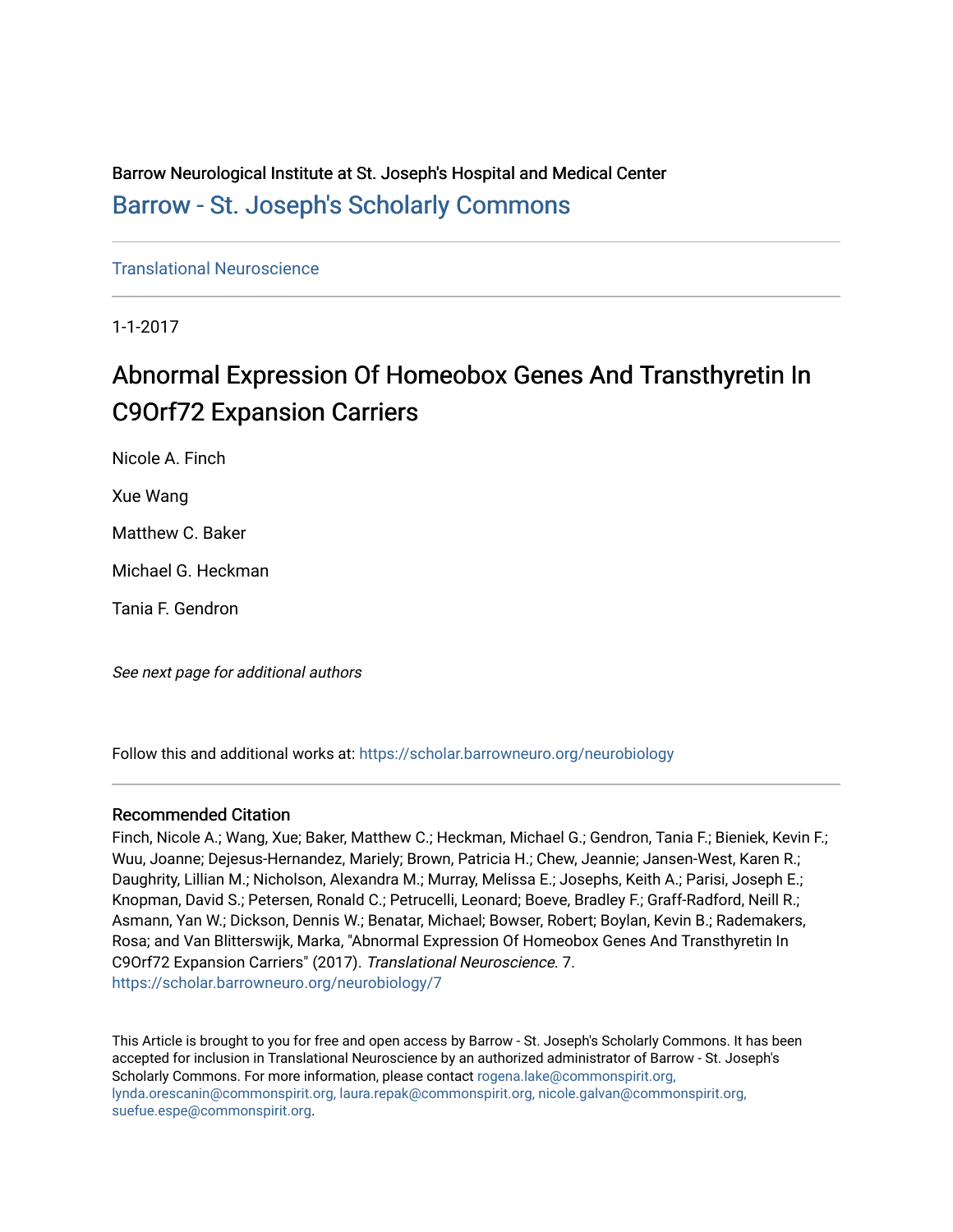### Authors

Nicole A. Finch, Xue Wang, Matthew C. Baker, Michael G. Heckman, Tania F. Gendron, Kevin F. Bieniek, Joanne Wuu, Mariely Dejesus-Hernandez, Patricia H. Brown, Jeannie Chew, Karen R. Jansen-West, Lillian M. Daughrity, Alexandra M. Nicholson, Melissa E. Murray, Keith A. Josephs, Joseph E. Parisi, David S. Knopman, Ronald C. Petersen, Leonard Petrucelli, Bradley F. Boeve, Neill R. Graff-Radford, Yan W. Asmann, Dennis W. Dickson, Michael Benatar, Robert Bowser, Kevin B. Boylan, Rosa Rademakers, and Marka Van Blitterswijk

This article is available at Barrow - St. Joseph's Scholarly Commons: <https://scholar.barrowneuro.org/neurobiology/7>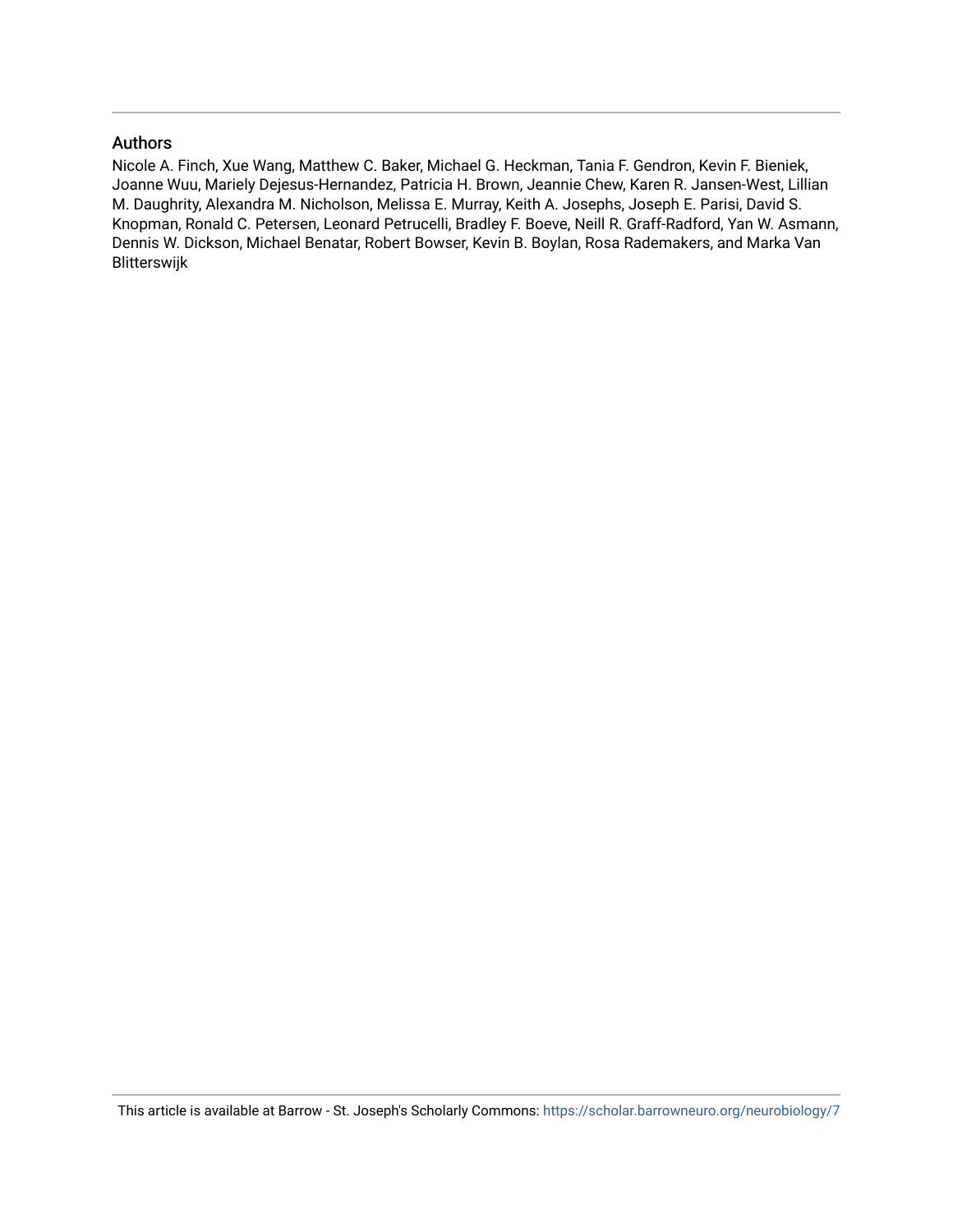# Abnormal expression of homeobox genes and transthyretin in C9ORF72 expansion carriers

**OPEN** 

NiCole A. Finch, MS Xue Wang, PhD Matthew C. Baker, BSc Michael G. Heckman, MS Tania F. Gendron, PhD Kevin F. Bieniek, PhD Joanne Wuu, ScM Mariely DeJesus-Hernandez, BS Patricia H. Brown, MS Jeannie Chew, BA Karen R. Jansen-West, BS Lillian M. Daughrity, BS Alexandra M. Nicholson, PhD Melissa E. Murray, PhD Keith A. Josephs, MD Joseph E. Parisi, MD David S. Knopman, MD Ronald C. Petersen, MD Leonard Petrucelli, PhD Bradley F. Boeve, MD Neill R. Graff-Radford, MD Yan W. Asmann, PhD Dennis W. Dickson, MD Michael Benatar, MBChB, DPhil Robert Bowser, PhD Kevin B. Boylan, MD Rosa Rademakers, PhD\* Marka van Blitterswijk, MD, PhD\*

Correspondence to Dr. van Blitterswijk: [VanBlitterswijk.Marka@mayo.edu](mailto:VanBlitterswijk.Marka@mayo.edu) or Dr. Rademakers: [Rademakers.Rosa@mayo.edu](mailto:Rademakers.Rosa@mayo.edu)

### Supplemental data at [Neurology.org/ng](http://ng.neurology.org/lookup/doi/10.1212/NXG.0000000000000161)

### ABSTRACT

Objective: We performed a genome-wide brain expression study to reveal the underpinnings of diseases linked to a repeat expansion in chromosome 9 open reading frame 72 (C9ORF72).

Methods: The genome-wide expression profile was investigated in brain tissue obtained from C9ORF72 expansion carriers (n = 32), patients without this expansion (n = 30), and controls  $(n = 20)$ . Using quantitative real-time PCR, findings were confirmed in our entire pathologic cohort of expansion carriers ( $n = 56$ ) as well as nonexpansion carriers ( $n = 31$ ) and controls  $(n = 20)$ .

Results: Our findings were most profound in the cerebellum, where we identified 40 differentially expressed genes, when comparing expansion carriers to patients without this expansion, including 22 genes that have a homeobox (e.g., HOX genes) and/or are located within the HOX gene cluster (top hit: homeobox A5 [HOXA5]). In addition to the upregulation of multiple homeobox genes that play a vital role in neuronal development, we noticed an upregulation of transthyretin (TTR), an extracellular protein that is thought to be involved in neuroprotection. Pathway analysis aligned with these findings and revealed enrichment for gene ontology processes involved in (anatomic) development (e.g., organ morphogenesis). Additional analyses uncovered that HOXA5 and TTR levels are associated with C9ORF72 variant 2 levels as well as with intron-containing transcript levels, and thus, disease-related changes in those transcripts may have triggered the upregulation of HOXA5 and TTR.

Conclusions: In conclusion, our identification of genes involved in developmental processes and neuroprotection sheds light on potential compensatory mechanisms influencing the occurrence, presentation, and/or progression of C9ORF72-related diseases. Neurol Genet 2017;3:e161; doi: 10.1212/NXG.0000000000000161

### **GLOSSARY**

ALS = amyotrophic lateral sclerosis; FTD = frontotemporal dementia; FTLD = frontotemporal lobar degeneration; IQR =  $interquartile range; MND = motor neuron disease.$ 

Amyotrophic lateral sclerosis (ALS) and frontotemporal dementia (FTD) are part of a disease continuum. Although ALS is the most common form of motor neuron disease (MND) and results in progressive muscle weakness, FTD is a frequent cause of dementia and is associated with changes in personality, behavior, and language. A hexanucleotide repeat expansion in chromosome 9 open reading frame 72 (C9ORF72) is a major genetic cause of both diseases.<sup>1,2</sup> Emerging evidence suggests that C9ORF72-related diseases are characterized by a loss of C9ORF72 expression, $1$  the formation of RNA foci with flawed RNA transcripts, $1$  and the generation of dipeptide repeat proteins aberrantly translated from the repeat expansion,<sup>3,4</sup> with both RNA foci

<sup>\*</sup>These authors contributed equally to this work as co–last authors.

From the Department of Neuroscience (N.A.F., M.C.B., T.F.G., K.F.B., M.D.-H., P.H.B., J.C., K.R.J.-W., L.M.D., A.M.N., M.E.M., L.P., D. W.D., R.R., M.v.B.), Department of Health Sciences Research (X.W., Y.W.A.), Department of Neurology (N.R.G.-R., K.B.B.), Division of Biomedical Statistics and Informatics (M.G.H.), Mayo Clinic, Jacksonville, FL; Department of Neurology (J.W., M.B.), University of Miami, FL; Department of Neurology (K.A.J., J.E.P., D.S.K., R.C.P., B.F.B.), Mayo Clinic, Rochester, MN; and Divisions of Neurology and Neurobiology (R.B.), Barrow Neurological Institute, St. Joseph's Hospital and Medical Center, Phoenix, AZ.

Funding information and disclosures are provided at the end of the article. Go to [Neurology.org/ng](http://ng.neurology.org/lookup/doi/10.1212/NXG.0000000000000161) for full disclosure forms. The Article Processing Charge was funded by the NIH.

This is an open access article distributed under the terms of the [Creative Commons Attribution-NonCommercial-NoDerivatives License 4.0 \(CC](http://creativecommons.org/licenses/by-nc-nd/4.0/) [BY-NC-ND\)](http://creativecommons.org/licenses/by-nc-nd/4.0/), which permits downloading and sharing the work provided it is properly cited. The work cannot be changed in any way or used commercially without permission from the journal.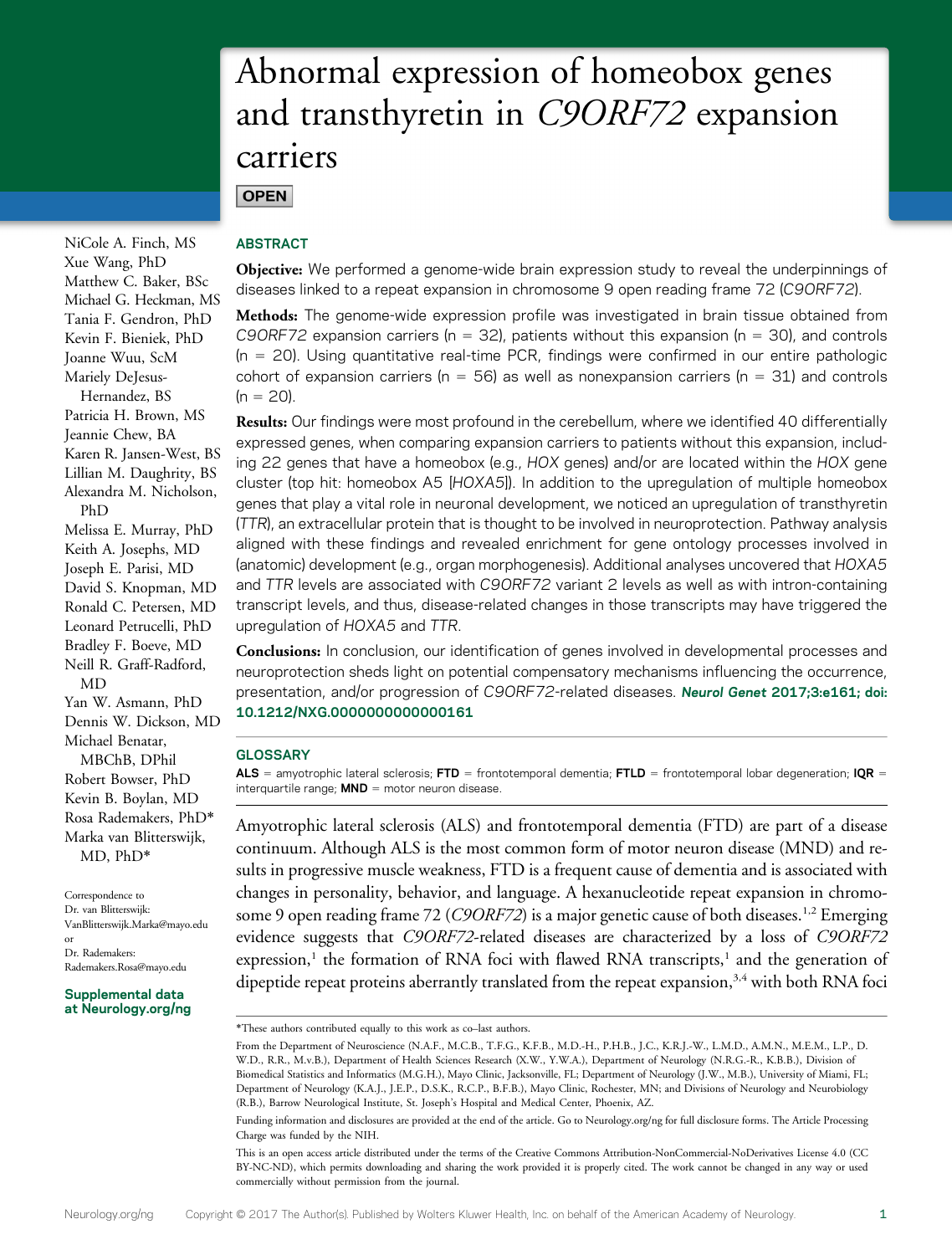and dipeptide repeat proteins potentially contributing to disease by compromising nucleocytoplasmic transport.<sup>5-7</sup>

In our quest to increase our understanding of C9ORF72-related diseases, we assessed the genome-wide expression profile in brain tissue obtained from the Mayo Clinic Florida Brain Bank (n = 82). Of interest, in  $C9ORF72$ expansion carriers, we discovered an upregulation of genes involved in developmental processes and neuroprotection, particularly in the cerebellum, a region without substantial neuronal loss that demonstrates pathologic hallmarks of C9ORF72-related diseases,<sup>3,8</sup> and in which abnormalities associate with neuropathologic and clinical phenotypes.<sup>9,10</sup> Such findings may point toward mechanisms that could compensate for the harmful effects of C9ORF72 repeat expansions.

METHODS Participant selection. From the Mayo Clinic Florida Brain Bank, participants were selected for our genomewide expression study: patients with a pathologic diagnosis of frontotemporal lobar degeneration (FTLD) and/or MND who harbored C9ORF72 repeat expansions ( $n = 32$ ), patients with FTLD and/or MND without repeat expansions  $(n = 30)$ , and controls without neurologic diseases ( $n = 20$ , table 1). To confirm the observed upregulation of homeobox A5 (HOXA5) and transthyretin (TTR), quantitative real-time PCR was performed, when expanding investigations to our entire pathologic cohort of C9ORF72 expansion carriers for whom brain tissue was available  $(n = 56)$  as well as FTLD and/or MND patients without an expansion  $(n = 31)$  and controls without any neurologic disease  $(n = 20).<sup>11</sup>$  In this cohort, *C9ORF72* transcript levels, the length of the repeat expansion, and dipeptide repeat protein levels had

| Table 1<br><b>Participant characteristics</b> |                                  |                                     |                              |  |  |  |
|-----------------------------------------------|----------------------------------|-------------------------------------|------------------------------|--|--|--|
| Cohort/variable                               | <b>C9Plus cohort</b><br>(n = 32) | <b>C9Minus cohort</b><br>$(n = 30)$ | Control cohort<br>$(n = 20)$ |  |  |  |
| Genome-wide expression                        |                                  |                                     |                              |  |  |  |
| Sex, male                                     | 20 (63)                          | 12 (40)                             | 7(35)                        |  |  |  |
| Age at death, y                               | 63.7 (58.4-71.7)                 | 75.0 (64.0-81.8)                    | 87.5 (81.8-93.0)             |  |  |  |
| RIN cerebellum (value)                        | $9.4(9.2 - 9.6)$                 | $9.2(8.7-9.4)$                      | $9.3(8.5-9.4)$               |  |  |  |
| RIN frontal cortex (value)                    | $9.0(8.5-9.6)$                   | $9.1 (8.6 - 9.5)$                   | $8.9(8.6 - 9.2)$             |  |  |  |
| <b>Diagnosis</b>                              |                                  |                                     |                              |  |  |  |
| <b>FTLD</b>                                   | 12 (38)                          | 10 (33)                             |                              |  |  |  |
| FTLD/MND                                      | 10 (31)                          | 10 (33)                             |                              |  |  |  |
| <b>MND</b>                                    | 10 (31)                          | 10 (33)                             |                              |  |  |  |
| Other                                         |                                  |                                     |                              |  |  |  |

Abbreviations: FTLD = frontotemporal lobar degeneration; IQR = interquartile range;  $MND = motor$  neuron disease.

Data are sample median (IQR) or n (%). Information was obtained for patients with (C9Plus) and without (C9Minus) expansions in C9ORF72, as well as from controls. This study was performed in the cerebellum and frontal cortex.

already been determined.10–<sup>12</sup> To examine the cerebellar TTR protein, Western blots  $(n = 10)$  and immunohistochemistry  $(n = 13)$  were performed on a representative subset of samples (table e-1 at [Neurology.org/ng](http://ng.neurology.org/lookup/doi/10.1212/NXG.0000000000000161)). Next, an immunoassay was used to evaluate TTR protein levels in the CSF, studying 2 independent clinical cohorts obtained at either the Mayo Clinic ( $n = 67$ ) or the University of Miami ( $n = 40$ , table e-1).

Standard protocol approvals, registrations, and patient consents. All participants agreed to participate in the study, and biological samples were obtained after informed consent with ethical committee approval from the respective institutions.

Methods and statistical analysis. To examine the genomewide expression pattern, Whole-Genome DASL HT assays (Illumina, San Diego, CA) were used, which were processed by the Mayo Clinic Core Facility. Validation was performed with quantitative real-time PCR using TaqMan gene expression assays (Life Technologies, Carlsbad, CA). Western blotting was used to evaluate cerebellar TTR protein levels, complemented with immunohistochemistry to assess the presence of potential TTR protein aggregates. Meso Scale Discovery (MSD, Rockville, MD) electrochemiluminescence detection technology was used to establish a sandwich immunoassay for TTR. Cell culture experiments were then performed in an attempt to clarify underlying mechanisms. In U251 and HepG2 cells, a loss of C9ORF72 expression was mimicked with small interfering RNAs (siRNAs, Dharmacon, Lafayette, CO), and in addition, the effect of fulllength C9ORF72 and the repeat expansion itself was examined by transfecting cells with expression vectors.13 A detailed description of our methods and statistical analysis is provided in the supplemental data.

RESULTS Upregulation of homeobox genes and TTR

in C9ORF72 expansion carriers. We performed a genome-wide expression study in the cerebellum and frontal cortex to identify genes involved in C9ORF72-related diseases. First, we compared patients with or without a repeat expansion in C9ORF72. Although participants included in those groups are both affected by neurodegenerative diseases, this enabled us to find C9ORF72-specific differences. Second, we compared expansion carriers with controls without neurodegenerative diseases, allowing the detection of more general differences that could, theoretically, be due to the presence of a neurodegenerative disease.

In the cerebellum, when comparing expansion carriers to patients without expansions, we detected 40 differentially expressed genes (table e-2). Generation of a heat map of those genes revealed that expansion carriers generally cluster together (figure 1). Of interest, our list of differentially expressed genes contained 22 genes that have a homeobox (e.g., HOX genes) and/or are located within the HOX gene cluster (table e-2). In addition to the upregulation of multiple homeobox genes (top hit: HOXA5) that play a vital role in neuronal development,<sup>14</sup> we noticed a cerebellar upregulation of TTR (table e-2), an extracellular protein that is thought to be involved in neuroprotection.<sup>15-19</sup> We then compared expansion carriers with controls and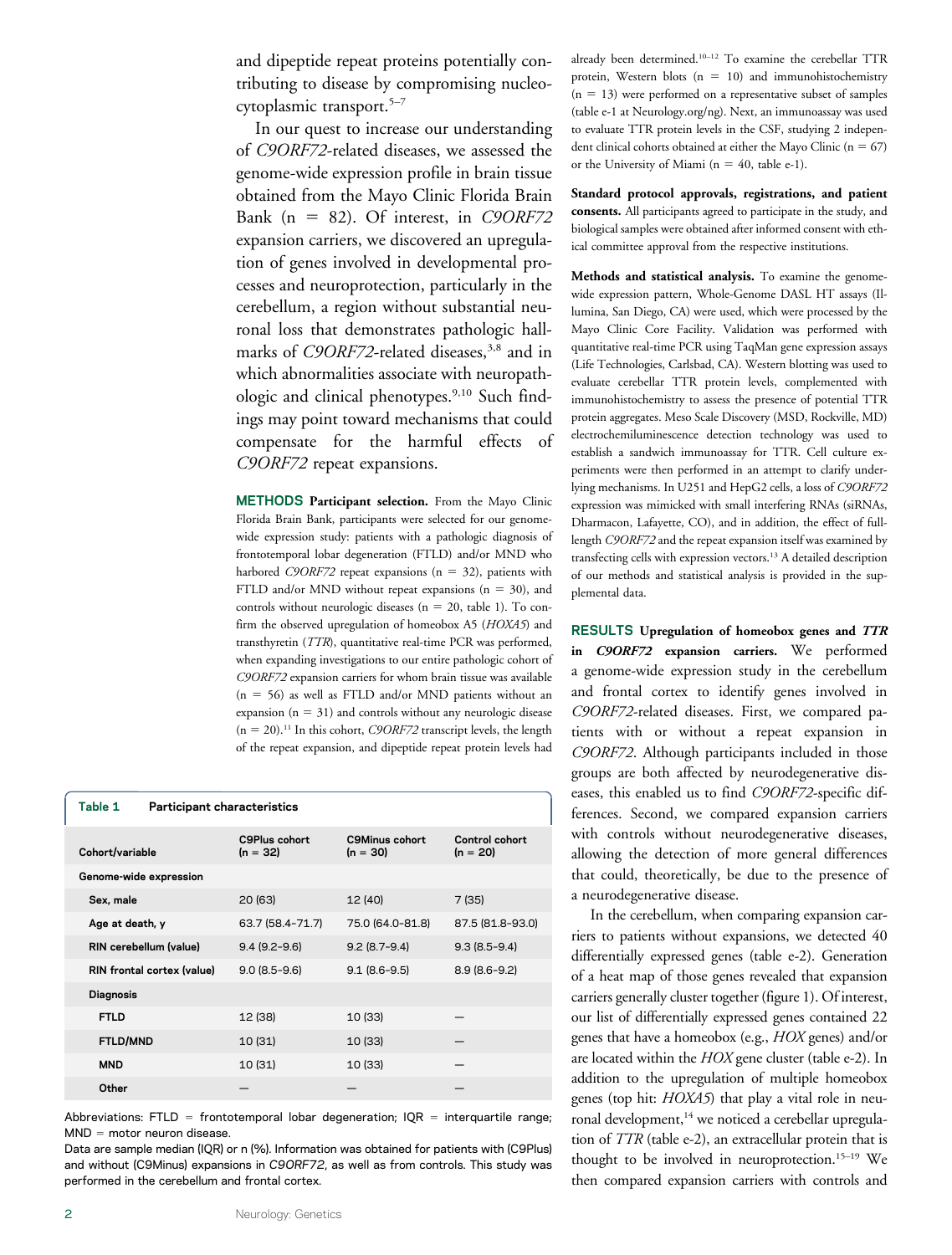discovered 1,575 differentially expressed genes in the cerebellum (table e-2). Again, our heat map showed that expansion carriers tend to cluster together (figure 1). Of interest, our new list contained 37 of the 40 (93%) genes we identified previously (table e-2), including homeobox genes and TTR.

We also performed gene ontology analysis and observed an enrichment for pathways involved in the regulation of (anatomic) development, which was most profound when comparing expansion carriers with disease controls (e.g., organ morphogenesis, pattern specification process, regionalization, and skeletal system development, table e-3), but which was also seen when comparing expansion carriers with controls (table e-3).

In the frontal cortex, a comparison between patients with or without repeat expansions resulted in the detection of 3 differentially expressed genes: HOXA5, C9ORF72, and POU class 4 homeobox 2 (POU4F2; table e-2). We also compared expansion carriers with controls and revealed 679 differentially expressed genes, including C9ORF72 and TTR (table e-2). Again, enrichment was observed for pathways involved in developmental processes (table e-3).

Associations of C9ORF72 transcripts with HOXA5 and TTR transcripts in our overall cohort. In previously published studies, we investigated the levels of known C9ORF72 transcript variants (variant 1 [NM\_145005.6], variant 2 [NM\_018325.4], and variant 3 [NM\_001256054.2])



C9Plus = patients with C9ORF72 repeat expansions; C9Minus = patients without C9ORF72 repeat expansions; and control = controls without neurologic diseases. Heat map plots of intensity values of differentially expressed genes are displayed for the cerebellum, when comparing C9ORF72 expansion carriers with patients without expansions (A, fold change above 1.2), and when comparing C9ORF72 expansion carriers with controls (A, fold change above 2.5 [more stringent to allow visualization]). Rows (samples) and columns (genes) are grouped by hierarchical clustering using Manhattan distance measurements; low intensities are shown as blue, and high intensities are shown as red. In our expression cohort, cerebellar expression levels of homeobox A5 (HOXA5; B) and transthyretin (TTR; C) are increased in patients with C9ORF72 repeat expansions as compared to patients without expansions or to controls. The median is represented by a solid line, and each box spans the 25th percentile to the 75th percentile (interquartile range). A Western blot is shown demonstrating higher cerebellar TTR protein levels in expansion carriers (+) than in patients without this expansion (-, D). Quantification of Western blot samples confirmed the cerebellar increase of TTR protein levels in patients with a repeat expansion as compared to patients without this expansion (E), which is displayed in a bar graph that represents the mean of the relative normalized TTR protein with the SEM, using glyceraldehyde-3-phosphate dehydrogenase (GAPDH) as the loading control.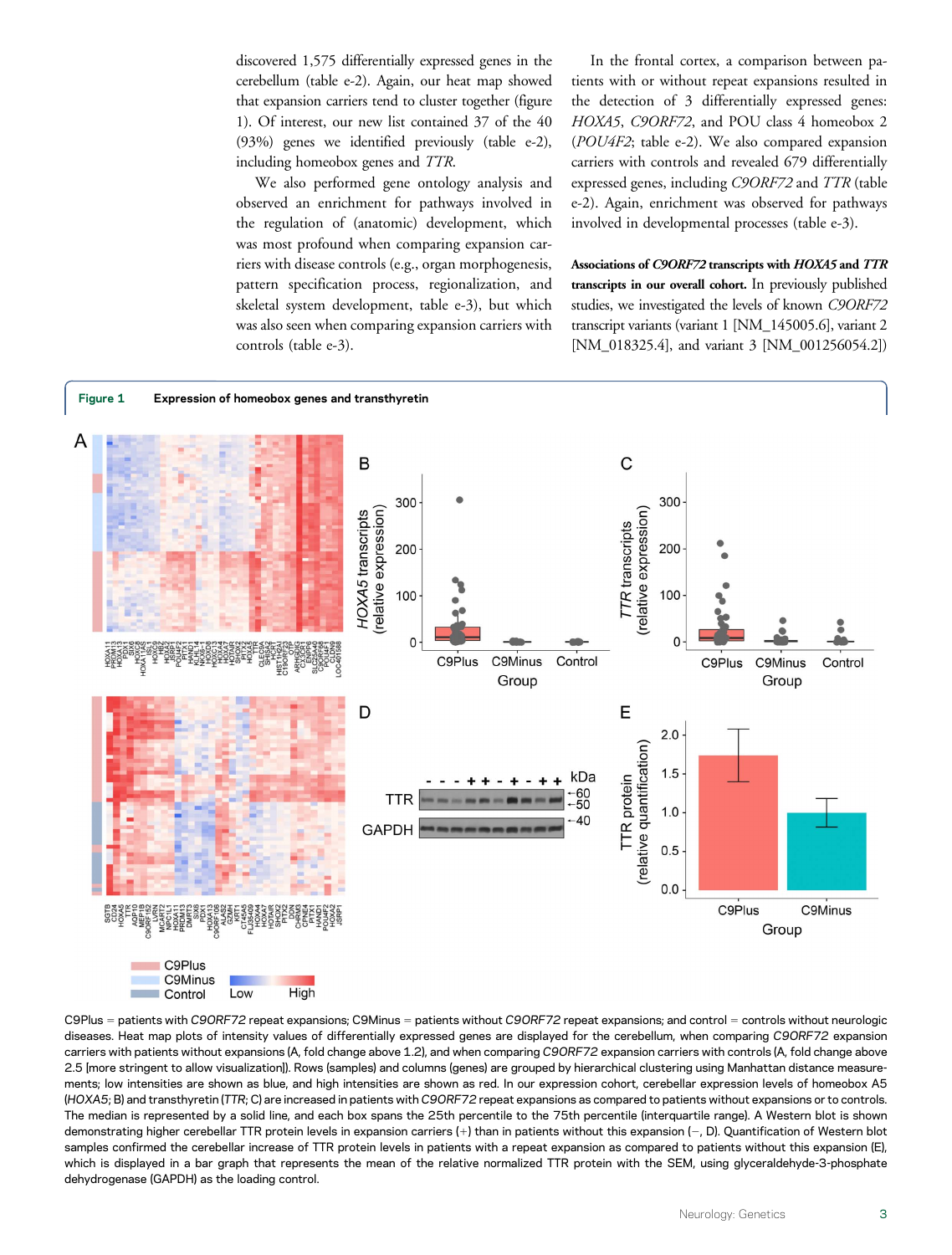| Table 2        |                                                         |                      | Expression studies of HOXA5 and TTR transcripts using TaqMan assays in the expression cohort |                     |          |                          |                     |          |                           |                     |         |
|----------------|---------------------------------------------------------|----------------------|----------------------------------------------------------------------------------------------|---------------------|----------|--------------------------|---------------------|----------|---------------------------|---------------------|---------|
|                |                                                         |                      | C9Plus vs C9Minus cohort                                                                     |                     |          | C9Plus vs control cohort |                     |          | C9Minus vs control cohort |                     |         |
| TaqMan         | Group                                                   | p Value <sup>a</sup> | <b>C9Plus</b>                                                                                | C9Minus             | p Value  | <b>C9Plus</b>            | Control             | p Value  | C9Minus                   | Control             | p Value |
| Cerebellum     | HOXA5                                                   | 1.24e-12             | 10.98 (4.43-33.01)                                                                           | $0.91(0.55 - 1.30)$ | 8.22e-10 | 10.98 (4.43-33.01)       | 1.00 (0.66-1.30)    | 5.41e-08 | $0.91(0.55 - 1.30)$       | 1.00 (0.66-1.30)    | 0.90    |
|                | ΓR                                                      | 3.01e-06             | 848 (2.69-26.86)                                                                             | 1.68 (0.27-3.55)    | 4.09e-05 | 8.48 (2.69-26.86)        | $1.00(0.34 - 1.54)$ | 7.69e-05 | 1.68 (0.27-3.55)          | $1.00(0.34 - 1.54)$ | 0.30    |
| Frontal cortex | TR                                                      | 0.04                 | 5.69 (1.88-15.42)                                                                            | 2.01 (0.35-21.18)   | 0.19     | 5.69 (1.88-15.42)        | 1.00 (0.43-6.92)    | 0.01     | 2.01 (0.35-21.18)         | 1.00 (0.43-6.92)    | 0.40    |
|                | $\text{obreviation: IQR} = \text{interquartile range}.$ |                      |                                                                                              |                     |          |                          |                     |          |                           |                     |         |

Data are sample median (IQR) or p value; HOXA5 and TTR transcript levels are normalized to the geometric mean of endogenous control genes ribosomal protein, large, PO (RPLPO) and glyceraldehyde-3-phosphate dehydrogenase (GAPDH). Information was obtained for patients with (C9Plus) and without (C9Minus) expansions in C9ORF72, as well as for controls. In the cerebellum, 2 tests were performed (HOXA5 transcripts and TTR transcripts), and thus, p values below 0.025 were considered significant after Bonferroni correction; in the fontal cortex, the levels of HOXA5 were too low for reliable detection using quantitative real-time Data are sample median (IQR) or p value; HOXA5 and TTR transcript levels are normalized to the geometric mean of endogenous control genes ribosomal protein, large, P0 (RPLP0) and glyceraldehyde-3-phosphate dehydrogenase (GAPDH). Information was obtained for patients with (C9Plus) and without (C9Minus) expansions in C9ORF72, as well as for controls. In the cerebellum, 2 tests were performed (HOXA5 transcripts and TTR transcripts), and thus, p values below 0.025 were considered significant after Bonferroni correction; in the fontal cortex, the levels of HOXA5 were too low for reliable detection using quantitative real-time PCR and only 1 test was performed (TTR transcripts), and thus, p values below 0.050 were considered significant. PCR and only 1 test was performed (TTR transcripts), and thus, p values below 0.050 were considered significant.

A Kruskal-Wallis rank-sum test was performed to determine whether expression levels differed between groups (cerebellum: p < 0.025 considered significant after Bonferroni correction, frontal cortex: p < 0.050 A Kruskal-Wallis rank-sum test was performed to determine whether expression levels differed between groups (cerebellum: p , 0.025 considered significant after Bonferroni correction, frontal cortex: p , 0.050 considered significant); when significant differences were detected, a Wilcoxon rank-sum test was used for pairwise comparisons (p < 0.017 considered significant after Bonferroni correction for 3 comparisons). considered significant); when significant differences were detected, a Wilcoxon rank-sum test was used for pairwise comparisons (p  $<$  0.017 considered significant after Bonferroni correction for 3 comparisons). Similar findings were obtained when normalizing to neuronal markers (not shown for simplicity). Similar findings were obtained when normalizing to neuronal markers (not shown for simplicity). as well as 2 intronic regions (1 upstream of the repeat expansion [intron 1a] and 1 downstream of the repeat expansion [intron 1b]).<sup>11</sup> In this study, we examined the same cohort to validate our findings related to HOXA5 and TTR, which demonstrated that their cerebellar levels are indeed higher in C9ORF72 expansion carriers than in (disease) controls (table 2, figure 1). In addition, in the frontal cortex, we showed that TTR levels are elevated in patients with a C9ORF72 repeat expansion as compared to controls (table 2). Of note, we also performed a sensitivity analysis to assess whether our findings could have been biased by differences in age at death. It is important that similar findings were observed when restricting our analysis to a subset of participants with a comparable age at death (not shown). In addition, given the low levels of TTR and HOXA5, especially in (disease) controls, we also validated their upregulation in a subset of participants using other techniques, including digital molecular barcoding (not shown) and previously published RNA sequencing data (figure e-1). $^{20}$ 

The vast amount of C9ORF72 expression data available for this cohort then allowed us to determine whether the levels of C9ORF72 transcripts were associated with the levels of HOXA5 and TTR. In our overall cohort (expansion carriers, disease controls, and controls), lower cerebellar levels of C9ORF72 transcript variant 2 were associated with higher cerebellar levels of both  $HOXA5$  ( $r = -0.60$ ,  $p = 3.21e-$ 09, Spearman test of correlation) and  $TTR$  ( $r =$  $-0.47$ ,  $p = 2.21e-06$ , Spearman test of correlation, table 3), which is not surprising given the fact that expansion carriers demonstrate decreased levels of C9ORF72 transcript variant 2.<sup>11</sup> More excitingly, we noticed that higher cerebellar levels of introncontaining transcripts (both intron 1a and intron 1b) are associated with higher cerebellar levels of HOXA5 transcripts (intron 1a:  $r = 0.43$ ,  $p =$ 6.47e-05, intron 1b:  $r = 0.36$ ,  $p = 0.0008$ , Spearman test of correlation, table 3). In the frontal cortex, lower C9ORF72 variant 2 levels were also associated with higher TTR levels ( $r = -0.28$ ,  $p = 0.006$ , Spearman test of correlation, table 3).

Associations of C9ORF72 transcripts with HOXA5 and TTR transcripts in expansion carriers. Because we were able to validate our findings related to HOXA5 and TTR and detect significant associations with specific C9ORF72 transcripts in our overall cohort, we then evaluated the presence of any potential associations within our cohort of C9ORF72 expansion carriers. In the cerebellum, increased levels of total C9ORF72 transcripts were associated with increased HOXA5 transcripts ( $r = 0.51$ ,  $p = 8.86e-05$ , Spearman test of correlation, table 4), most prominently in patients with a pathologic diagnosis of FTLD ( $r = 0.65$ ,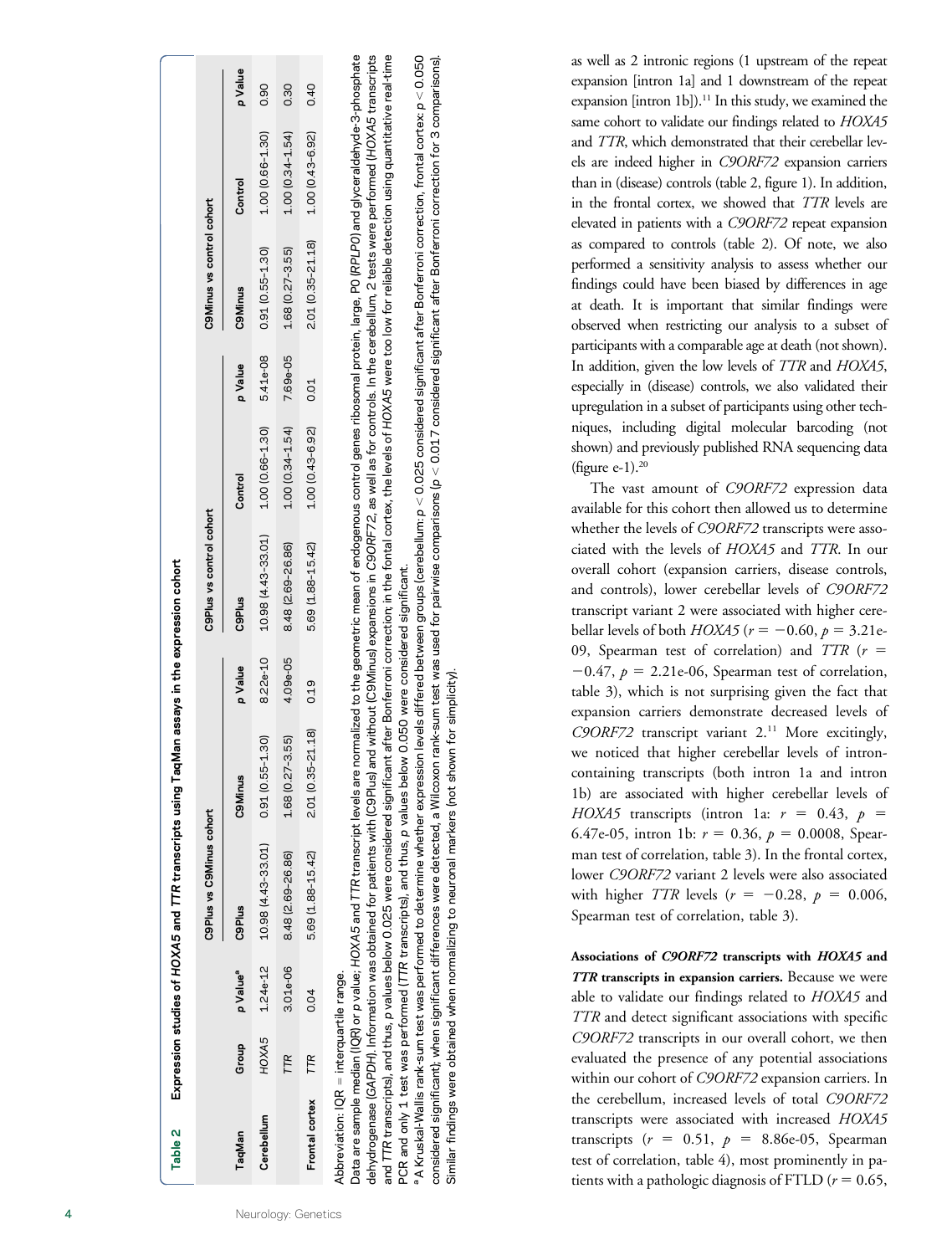| Table 3               | in the overall cohort | Associations of HOXA5 and TTR transcripts with C90RF72 transcripts |                                |          |
|-----------------------|-----------------------|--------------------------------------------------------------------|--------------------------------|----------|
|                       |                       |                                                                    | Overall                        |          |
| TaqMan                | Group                 | Association                                                        | Spearman r (95% CI)            | p Value  |
| Cerebellum            | HOXA5                 | Total                                                              | $-0.21$ ( $-0.40$ to 0.02)     | 0.07     |
|                       |                       | Variant 1                                                          | $-0.19$ ( $-0.39$ to 0.03)     | 0.09     |
|                       |                       | Variant 2                                                          | $-0.60$ ( $-0.73$ to $-0.42$ ) | 3.21e-09 |
|                       |                       | Variant 3                                                          | $0.06$ (-0.14 to 0.27)         | 0.56     |
|                       |                       | Intron 1a                                                          | 0.43 (0.23 to 0.60)            | 6.47e-05 |
|                       |                       | Intron 1b                                                          | 0.36 (0.16 to 0.54)            | 0.0008   |
|                       | <b>TTR</b>            | Total                                                              | $-0.19$ ( $-0.39$ to 0.02)     | 0.06     |
|                       |                       | Variant 1                                                          | $-0.20$ ( $-0.40$ to 0.003)    | 0.05     |
|                       |                       | Variant 2                                                          | $-0.47$ (-0.62 to $-0.28$ )    | 2.21e-06 |
|                       |                       | Variant 3                                                          | $-0.03$ ( $-0.24$ to 0.18)     | 0.78     |
|                       |                       | Intron 1a                                                          | 0.23 (0.03 to 0.42)            | 0.03     |
|                       |                       | Intron 1b                                                          | 0.23 (0.04 to 0.41)            | 0.03     |
| <b>Frontal cortex</b> | TTR                   | Total                                                              | $-0.15$ ( $-0.35$ to 0.07)     | 0.16     |
|                       |                       | Variant 1                                                          | $-0.06$ ( $-0.25$ to 0.14)     | 0.58     |
|                       |                       | Variant 2                                                          | $-0.28$ ( $-0.47$ to $-0.08$ ) | 0.006    |
|                       |                       | Variant 3                                                          | $-0.17$ ( $-0.35$ to 0.03)     | 0.09     |
|                       |                       | Intron 1a                                                          | 0.23 (0.02 to 0.42)            | 0.03     |
|                       |                       | Intron 1b                                                          | $0.14$ (-0.07 to 0.34)         | 0.19     |

Data are Spearman correlation coefficient r (95% confidence interval [CI]) or p value; HOXA5 and TTR transcript levels are normalized to the geometric mean of endogenous control genes ribosomal protein, large, P0 (RPLP0), and glyceraldehyde-3-phosphate dehydrogenase (GAPDH). In total, in our overall cohort (expansion carriers, disease controls, and controls), we examined 6 different associations (total C9ORF72 transcripts, C9ORF72 transcript variant 1, C9ORF72 transcript variant 2, C9ORF72 transcript variant 3, intron 1a–containing C9ORF72 transcripts, and intron 1b–containing C9ORF72 transcripts) for each outcome, and thus, p values below 0.0083 were considered significant after Bonferroni correction. A Spearman test of correlation was used ( $p < 0.0083$  considered significant after Bonferroni correction). Similar findings were obtained when normalizing to neuronal markers (not shown for simplicity).

 $p = 0.0009$ , Spearman test of correlation). Of interest, we also noticed that elevated levels of introncontaining transcripts were associated with elevated levels of HOXA5 or TTR (table 4). For HOXA5, this association (intron 1a:  $r = 0.60, p = 1.61e-06$ , intron 1b:  $r = 0.54$ ,  $p = 2.75e-05$ , Spearman test of correlation, table 4) was driven by patients with a pathologic diagnosis of FTLD (intron 1a:  $r = 0.72$ ,  $p = 0.0001$ , intron 1b:  $r = 0.59$ ,  $p = 0.003$ , Spearman test of correlation). For TTR, however, the association (intron 1a:  $r = 0.40$ ,  $p = 0.003$ , intron 1b:  $r = 0.43$ ,  $p = 0.001$ , Spearman test of correlation, table 4) was most profound in patients with a pathologic diagnosis of MND (intron 1a:  $r = 0.83$ ,  $p = 0.0002$ , intron 1b:  $r = 0.88$ ,  $p = 3.78e-05$ , Spearman test of correlation).

Because we previously discovered associations between dipeptide repeat proteins and introncontaining transcripts, $11$  we subsequently evaluated potential associations with poly(GP) and poly(GA) proteins, which can form abundant inclusions in the neocortical regions, hippocampus, thalamus, and cerebellum.3,4,9,21–<sup>24</sup> Although no significant associations were detected for TTR, we did observe an association for HOXA5: higher levels of dipeptide repeat proteins were associated with higher levels of  $HOXA5$  (poly[GP]:  $r = 0.52$ ,  $p = 0.0002$ , poly[GA]:  $r = 0.56$ ,  $p = 3.89e-05$ , Spearman test of correlation, table 4).

In the frontal cortex, we noted a trend between C9ORF72 variant 2 and TTR  $(r = -0.39, p =$ 0.004, Spearman test of correlation), particularly in the subset of patients with a pathologic diagnosis of FTLD ( $r = -0.62$ ,  $p = 0.002$ , Spearman test of correlation, table 4).

In both brain regions, we did not detect significant associations with other variables, such as expansion size (table 4), disease subgroup, sex, age at onset, age at death, or survival after onset (not shown).

Cerebellar changes in TTR transcripts are reflected by changes in protein levels. Given the fact that TTR is an extracellular protein, we determined whether changes in RNA levels were reflected by changes in protein levels, which could indicate that TTR may serve as a biomarker for C9ORF72-related diseases. Because our findings were most profound in the cerebellum, we extracted protein from this neuroanatomic region and performed Western blots. As expected, we detected a significant increase in cerebellar TTR protein levels in patients with a repeat expansion (mean  $174\% \pm 34\%$  as compared to patients without a repeat expansion (mean  $100\% \pm 18\%$ ,  $p < 0.05$ , 2-sample  $t$  test, figure 1). We also performed immunohistochemistry to examine whether an aggregated form of the TTR protein was present in the cerebellum because TTR protein aggregates have been reported in other diseases, such as familial amyloid polyneuropathy.<sup>25</sup> We observed diffuse cytoplasmic TTR staining in pyramidal neurons and Purkinje cells, and in the neuropil; however, no TTR deposits were detected similar to those seen in patients with TTR amyloidosis (not shown).

To further evaluate TTR as a potential biomarker, we determined its protein levels in the CSF. In our first cohort, the median TTR protein level in expansion carriers was  $15.5 \mu g/mL$  (interquartile range [IQR] 13.7–17.6) and in the remaining participants 16.3  $\mu$ g/mL (IQR 14.5–17.7), which was not significantly different ( $p = 0.29$ , Wilcoxon rank-sum test). Our second cohort revealed a median TTR protein level of 12.5 μg/mL in expansion carriers (IQR 11.0– 12.6) and 12.3  $\mu$ g/mL in other participants (IQR 11.8–14.4); again, this difference did not reach statistical significance ( $p = 0.58$ , Wilcoxon rank-sum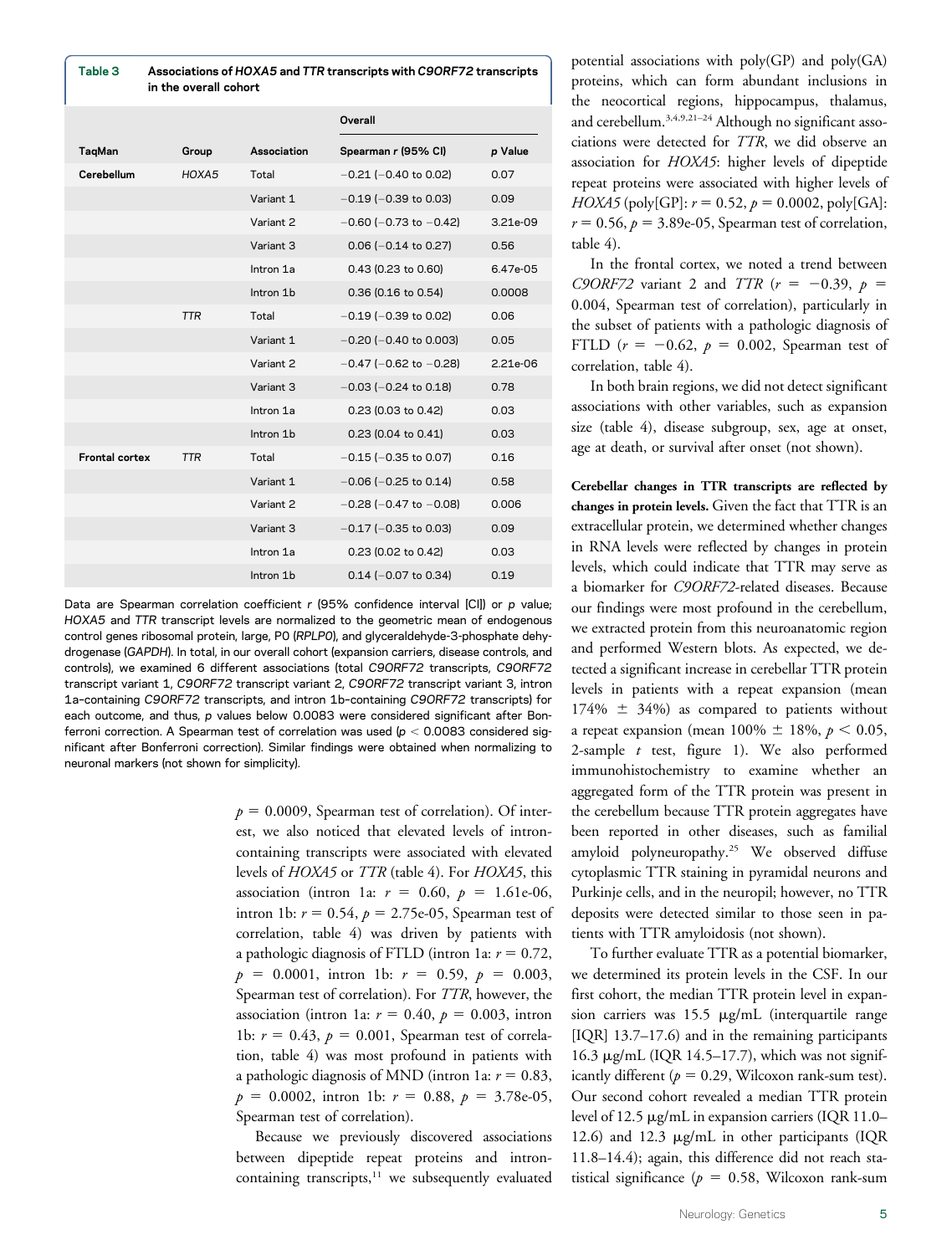| Table 4        | Associations of HOXA5 and TTR transcripts with C9ORF72 transcripts, expansion size, and dipeptide repeat proteins in expansion carriers |                        |                                |          |                                |         |                            |         |                             |          |
|----------------|-----------------------------------------------------------------------------------------------------------------------------------------|------------------------|--------------------------------|----------|--------------------------------|---------|----------------------------|---------|-----------------------------|----------|
|                |                                                                                                                                         |                        | C9Plus cohort                  |          | FTLD cohort                    |         | FTLD/MND cohort            |         | <b>MND</b> cohort           |          |
| TaqMan         | Group                                                                                                                                   | Association            | Spearman r (95% CI)            | p Value  | Spearman r (95% CI)            | p Value | Spearman r (95% CI)        | p Value | Spearman r (95% CI)         | p Value  |
| Cerebellum     | HOXA5                                                                                                                                   | Total                  | 0.51 (0.29 to 0.68)            | 8.86e-05 | 0.65 (0.32 to 0.83)            | 0.0009  | $0.20$ (-0.40 to 0.65)     | 0.47    | $0.43$ (-0.19 to 0.86)      | 0.13     |
|                |                                                                                                                                         | Variant 1              | 0.33 (0.08 to 0.54)            | 0.01     | 0.50 (0.11 to 0.78)            | 0.01    | $-0.12$ ( $-0.68$ to 0.44) | 0.67    | $0.16$ (-0.45 to 0.68)      | 0.59     |
|                |                                                                                                                                         | Variant 2              | $-0.13$ ( $-0.40$ to 0.15)     | 0.33     | $-0.07$ ( $-0.51$ to 0.41)     | 0.77    | $-0.19$ ( $-0.68$ to 0.36) | 0.50    | $-0.08$ ( $-0.67$ to 0.50)  | 0.80     |
|                |                                                                                                                                         | Variant 3              | 0.38 (0.13 to 0.59)            | 0.005    | $0.35$ (-0.12 to 0.69)         | 0.10    | $0.41$ (-0.16 to 0.81)     | 0.12    | $0.22$ (-0.42 to 0.77)      | 0.44     |
|                |                                                                                                                                         | Intron 1a              | 0.60 (0.37 to 0.77)            | 1.61e-06 | 0.72 (0.39 to 0.89)            | 0.0001  | $0.56$ (-0.02 to 0.91)     | 0.03    | $0.41$ (-0.21 to 0.82)      | 0.14     |
|                |                                                                                                                                         | Intron 1b              | 0.54 (0.31 to 0.71)            | 2.75e-05 | 0.59 (0.20 to 0.82)            | 0.003   | 0.65 (0.17 to 0.88)        | 0.009   | $0.42$ (-0.13 to 0.80)      | 0.14     |
|                |                                                                                                                                         | C9ORF72 expansion size | $-0.17$ ( $-0.42$ to 0.10)     | 0.24     | $-0.09$ ( $-0.53$ to 0.36)     | 0.68    | $-0.42$ ( $-0.70$ to 0.02) | 0.12    | $-0.18$ ( $-0.64$ to 0.44)  | 0.55     |
|                |                                                                                                                                         | Poly(GP)               | 0.52 (0.26 to 0.72)            | 0.0002   | $0.32$ (-0.12 to 0.71)         | 0.15    | $0.50$ (-0.15 to 0.91)     | 0.08    | $0.45$ (-0.09 to 0.84)      | 0.10     |
|                |                                                                                                                                         | Poly(GA)               | $0.56(0.33 - 0.73)$            | 3.89e-05 | 0.60 (0.20 to 0.85)            | 0.004   | $0.41$ (-0.26 to 0.84)     | 0.17    | $0.09$ (-0.59 to 0.62)      | 0.74     |
|                | <b>TTR</b>                                                                                                                              | Total                  | $0.25$ (-0.02 to 0.50)         | 0.07     | 0.44 (0.08 to 0.70)            | 0.03    | $-0.02$ ( $-0.62$ to 0.60) | 0.95    | $0.35$ (-0.23 to 0.83)      | 0.22     |
|                |                                                                                                                                         | Variant 1              | $0.07$ (-0.23 to 0.36)         | 0.60     | $0.29$ (-0.13 to 0.62)         | 0.18    | $-0.18$ ( $-0.74$ to 0.47) | 0.53    | $0.03$ (-0.52 to 0.61)      | 0.91     |
|                |                                                                                                                                         | Variant 2              | $-0.17$ ( $-0.43$ to 0.12)     | 0.21     | $-0.06$ ( $-0.53$ to 0.42)     | 0.77    | $-0.24$ ( $-0.74$ to 0.36) | 0.40    | $-0.37$ ( $-0.78$ to 0.21)  | 0.19     |
|                |                                                                                                                                         | Variant 3              | $0.11$ (-0.19 to 0.39)         | 0.43     | $0.10$ (-0.34 to 0.52)         | 0.65    | $0.05$ (-0.61 to 0.67)     | 0.85    | $0.24$ (-0.36 to 0.75)      | 0.41     |
|                |                                                                                                                                         | Intron 1a              | 0.40 (0.15 to 0.59)            | 0.003    | $0.27$ (-0.16 to 0.66)         | 0.22    | $0.28$ (-0.31 to 0.73)     | 0.31    | 0.83 (0.54 to 0.96)         | 0.0002   |
|                |                                                                                                                                         | Intron 1b              | 0.43 (0.18 to 0.63)            | 0.001    | $0.37$ (-0.04 to 0.67)         | 0.08    | $0.33$ (-0.32 to 0.80)     | 0.23    | 0.88 (0.62 to 0.97)         | 3.78e-05 |
|                |                                                                                                                                         | C9ORF72 expansion size | $0.01$ (-0.29 to 0.30)         | 0.93     | $0.05$ (-0.38 to 0.45)         | 0.83    | $0.12$ (-0.57 to 0.66)     | 0.67    | $0.01$ (-0.66 to 0.64)      | 0.96     |
|                |                                                                                                                                         | Poly(GP)               | $0.09$ (-0.19 to 0.36)         | 0.55     | $-0.11$ ( $-0.49$ to 0.30)     | 0.62    | $0.19$ (-0.43 to 0.66)     | 0.54    | $0.38$ (-0.15 to 0.76)      | 0.17     |
|                |                                                                                                                                         | Poly(GA)               | $-0.02$ ( $-0.29$ to 0.26)     | 0.91     | $0.15$ (-0.26 to 0.54)         | 0.50    | $0.00$ (-0.60 to 0.63)     | 0.99    | $-0.002$ ( $-0.53$ to 0.57) | 1.00     |
| Frontal cortex | <b>TTR</b>                                                                                                                              | Total                  | $-0.19$ (-0.47 to 0.11)        | 0.17     | $-0.05$ ( $-0.51$ to 0.43)     | 0.84    | $-0.33$ ( $-0.79$ to 0.24) | 0.26    | $-0.39$ ( $-0.86$ to 0.30)  | 0.19     |
|                |                                                                                                                                         | Variant 1              | $-0.03$ ( $-0.32$ to 0.26)     | 0.82     | $-0.09$ ( $-0.40$ to 0.56)     | 0.69    | $-0.12$ ( $-0.58$ to 0.40) | 0.70    | $0.01$ (-0.61 to 0.60)      | 0.96     |
|                |                                                                                                                                         | Variant 2              | $-0.39$ ( $-0.59$ to $-0.14$ ) | 0.004    | $-0.62$ ( $-0.80$ to $-0.31$ ) | 0.002   | $-0.51$ ( $-0.90$ to 0.07) | 0.06    | $-0.11$ ( $-0.68$ to 0.53)  | 0.73     |
|                |                                                                                                                                         | Variant 3              | $-0.03$ ( $-0.31$ to 0.26)     | 0.81     | $0.32$ (-0.10 to 0.67)         | 0.14    | $-0.33$ ( $-0.79$ to 0.30) | 0.26    | $0.08$ (-0.61 to 0.68)      | 0.80     |
|                |                                                                                                                                         | Intron 1a              | $0.18$ (-0.08 to 0.41)         | 0.21     | $0.31$ (-0.14 to 0.70)         | 0.16    | $0.14$ (-0.39 to 0.58)     | 0.63    | $0.21$ (-0.46 to 0.75)      | 0.49     |
|                |                                                                                                                                         | Intron 1b              | $-0.02$ ( $-0.31$ to 0.30)     | 0.88     | $-0.08$ ( $-0.52$ to 0.47)     | 0.72    | $-0.08$ ( $-0.71$ to 0.51) | 0.79    | $0.22$ (-0.54 to 0.80)      | 0.47     |
|                |                                                                                                                                         | C9ORF72 expansion size | $0.02$ (-0.28 to 0.30)         | 0.91     | $-0.25$ ( $-0.62$ to 0.19)     | 0.26    | $0.49$ (-0.08 to 0.83)     | 0.07    | $-0.19$ ( $-0.80$ to 0.48)  | 0.55     |
|                |                                                                                                                                         | Poly(GP)               | $0.15$ (-0.15 to 0.42)         | 0.32     | $0.40$ (-0.10 to 0.71)         | 0.08    | $0.43$ (-0.14 to 0.88)     | 0.12    | $0.05$ (-0.63 to 0.65)      | 0.85     |

Abbreviations: FTLD = frontotemporal lobar degeneration; MND = motor neuron disease.

Data are Spearman correlation coefficient r (95% confidence interval [CI]) or p value; HOXA5 and TTR transcript levels are normalized to the geometric mean of endogenous control genes ribosomal protein, large, PO (RPLP0), and glyceraldehyde-3-phosphate dehydrogenase (GAPDH). In total, within our cohort of C9ORF72 expansion carriers, we examined 16 different associations (total C9ORF72 transcripts, C9ORF72 transcript variant 1, C9ORF72 transcript variant 2, C9ORF72 transcript variant 3, intron 1a-containing C9ORF72 transcripts, intron 1b-containing C9ORF72 transcripts, C9ORF72 transcripts, C9ORF72 repeat length, poly[GP] levels, poly[G disease subgroup, sex, age at onset, age at death, and survival after onset [using 3 different cutoff points]) for each outcome, and thus, p values below 0.0031 were considered significant after Bonferroni correction; in this table, only 9 of those 16 associations are displayed (total C9ORF72 transcripts, C9ORF72 transcript variant 1, C9ORF72 transcript variant 2, C9ORF72 transcript variant 3, intron 1a-containing C9ORF72 transcripts, intron 1b-containing C9ORF72 transcripts, C9ORF72 repeat length, poly[GP] levels, and poly[GA] levels). A Spearman test of correlation was used (p < 0.0031 considered significant after Bonferroni correction). Similar findings were obtained when normalizing to neuronal markers (not shown for simplicity).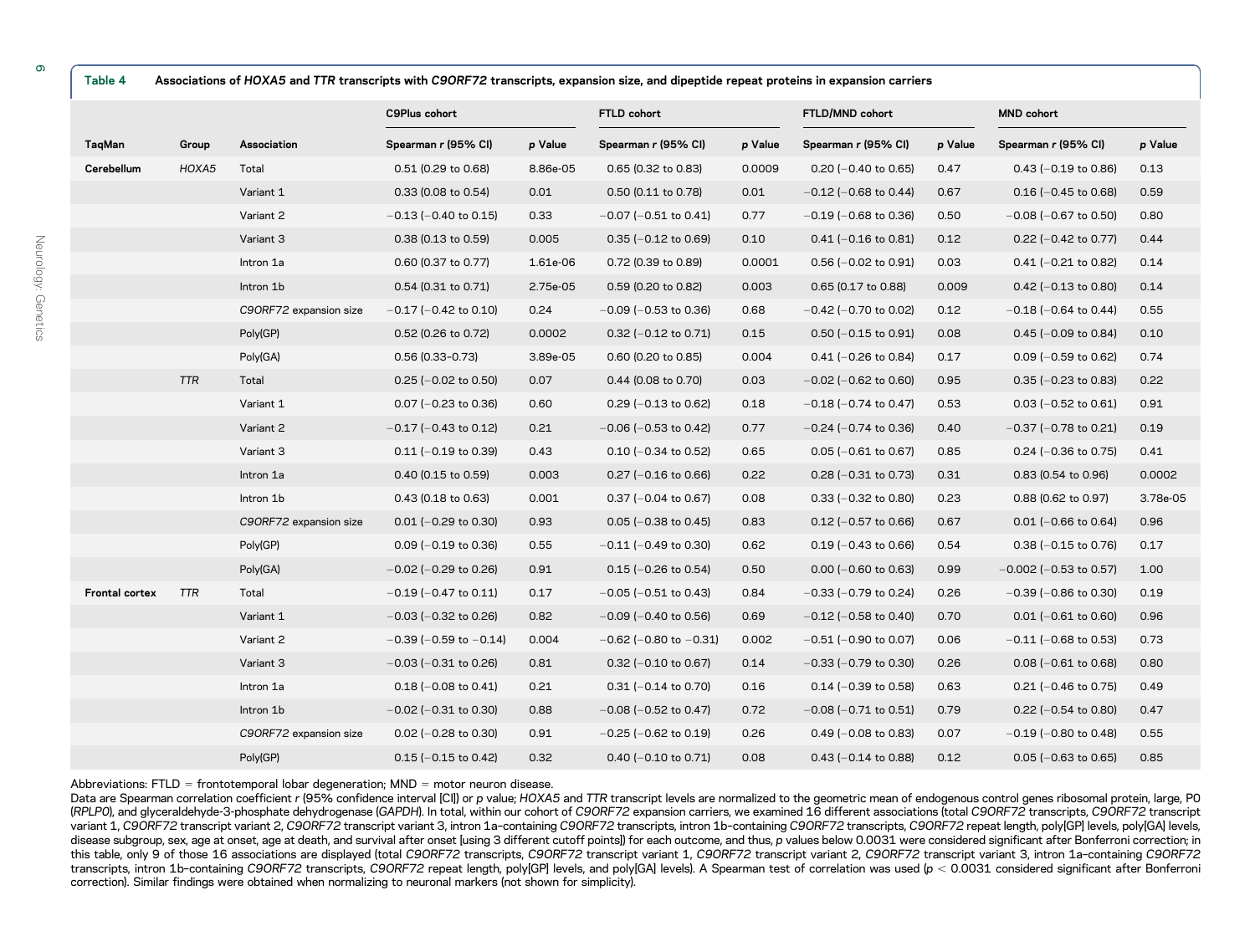test). Of note, similar findings were obtained when adjusting for possible confounders, when removing outliers, and when restricting our analysis to specific (sub)groups (e.g., symptomatic participants).

Loss of C9ORF72 expression increases HOXA5 and TTR transcripts. Next, we performed cell culture experiments to determine which C9ORF72-related disease characteristics might drive the specific upregulation of HOXA5 and TTR. Of interest, we observed an increase of HOXA5 in response to a knock-down of total C9ORF72 transcripts (mean 193%  $\pm$  3%, p = 0.0002, 2-sample  $t$  test). A comparable effect was seen on *TTR* (mean 129%  $\pm$  6%,  $p = 0.01, 2$ sample  $t$  test) after knocking down total  $C9ORF72$ transcripts. Given our significant findings related to C9ORF72 transcript variant 2, we then targeted variant 2. It is important that knocking down of variant 2 was sufficient to increase HOXA5 levels (mean  $274\% \pm 12\%$ ,  $p = 0.005$ , 2-sample t test). For TTR, targeting C9ORF72 variant 2 also affected TTR levels (mean 293%  $\pm$  37%,  $p = 0.03$ , 2sample *t* test). Overexpression of full-length C9ORF72 or expression of 66 GGGGCC repeats, however, did not seem to affect HOXA5 or TTR (not shown). Consequently, it seems that a loss of C9ORF72 expression triggers an increase in HOXA5 and TTR.

DISCUSSION We set out to increase our understanding of C9ORF72-related diseases and revealed elevated levels of multiple homeobox genes (e.g., HOXA5) and TTR. Of interest, our findings were most profound in the cerebellum, a region without substantial neuronal loss that demonstrates pathologic characteristics of diseases linked to a repeat expansion in C9ORF72.<sup>3,8</sup> In fact, in this neuroanatomic region, associations with neuropathologic and clinical features of the disease have already been reported. It has been shown, for instance, that dipeptide repeat protein levels are lower in pathologically diagnosed patients with MND as compared to patients with FTLD,<sup>9,10</sup> and that they are associated with the cognitive score of clinically diagnosed patients with ALS.<sup>10</sup> Moreover, an association between dipeptide repeat proteins and introncontaining transcripts has been described in the cerebellum, indicating that transcripts containing the entire first intron may serve as templates for repeat-associated non-ATG translation.<sup>11</sup> In addition, extensive alternative splicing and polyadenylation defects have been reported in the cerebellum of C9ORF72 expansion carriers.<sup>20</sup> The fact that our findings were most prominent in the cerebellum emphasizes that this region may have been underappreciated and could play an important role in C9ORF72-related diseases.

The upregulation of multiple homeobox genes and TTR was further substantiated by the results of our gene ontology analysis that revealed enrichment for developmental processes. The observed enrichment for developmental processes is not surprising given the function of homeobox genes and TTR in neuronal development and neuroprotection.<sup>14-19</sup> Homeobox genes, for example, are involved in neuronal specification and target connectivity; they play a key role in the identity, organization, and peripheral connectivity of motor neuron subtypes.<sup>14</sup> TTR is important for the transportation of thyroid hormones (thyroxine [T4]) and retinol (vitamin A), and in addition, it is thought to participate in behavior, maintenance of normal cognitive processes during aging, neuropeptide processing, and nerve regeneration.<sup>26</sup> Of interest, homeobox genes and TTR are linked. For instance, an active metabolite of vitamin A (alltrans retinoic acid) functions in maintenance of many processes (e.g., brain function) and is essential for limb and organ development through homeobox gene–mediated mechanisms.27

Although the relative differences we observed in HOXA5 and TTR are a reflection of small absolute differences, the fact that their levels are barely detectable in (disease) controls raises the possibility that their expression may have been (re)activated in the adult brain. Such a (re)activation could be specific to C9ORF72-related diseases and might be driven by certain mechanisms underlying those diseases. It is currently unknown where the elevated HOXA5 and TTR levels are coming from; a change in celltype composition, invading progenitor cells, and cell-autonomous effects need to be taken into consideration.

One of the pathologic hallmarks of C9ORF72 related diseases is a reduction in C9ORF72 expression levels.1 Because the most prominent decrease has been reported for C9ORF72 variant 2 transcripts,<sup>11</sup> one could speculate that levels of this transcript might be associated with levels of HOXA5 or TTR. Indeed, in our overall cohort, we demonstrated that lower levels of C9ORF72 variant 2 transcripts were associated with higher levels of HOXA5 and TTR transcripts. We also detected associations with intron-containing transcripts; in our expansion carriers, for instance, higher levels of intron-containing transcripts were associated with HOXA5 transcript levels, especially in patients with a pathologic diagnosis of FTLD. In addition, HOXA5 transcript levels were associated with dipeptide repeat proteins, which is in agreement with reports that describe associations between intron-containing transcripts and dipeptide repeat proteins.<sup>11</sup> For TTR, we also observed a correlation with intron-containing transcripts, but this association was most profound in patients with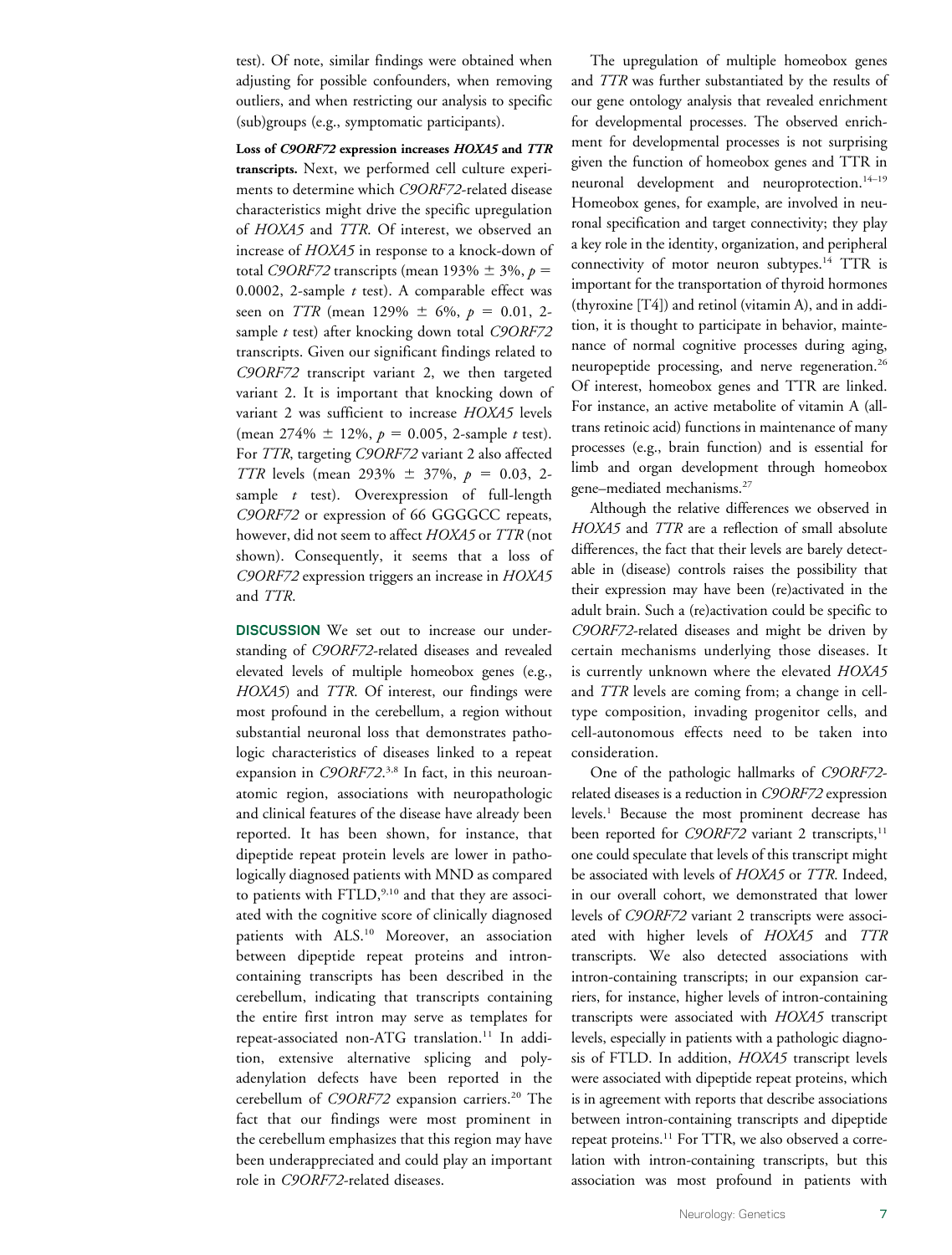a pathologic diagnosis of MND; no significant associations were observed with dipeptide repeat proteins. Thus, although some associations were shared between HOXA5 and TTR, others differed.

We emphasize that in our study, as in any observational study, performing association analysis between 2 variables is not intended to provide information about possible mechanisms, but rather is intended to address the initial question whether 2 variables are related in any way. It is only after this initial question is addressed that further questions, such as mechanism, become relevant. To determine what may have driven an increase in HOXA5 and TTR , we already performed cell culture experiments, demonstrating that lower levels of C9ORF72 resulted in higher levels of HOXA5 and TTR. These effects were observed when targeting either total C9ORF72 transcripts or C9ORF72 transcript variant 2; we cannot, however, exclude nonspecific effects on other transcript variants, and further studies are warranted. Additional studies could also help to learn more about mechanisms that link C9ORF72 to HOXA5 and TTR, particularly because little is known about the function, and interaction partners, of C9ORF72. Moreover, future studies could examine downstream targets and/or upstream regulators that might contribute to the observed differences.

It is important that TTR protein levels have been evaluated as a potential biomarker for ALS and FTD,<sup>28-33</sup> but findings were inconsistent, which could, in part, be explained by the genetic, pathologic, and clinical heterogeneity observed in those patients. Although our results seem to indicate that cerebellar TTR protein levels are elevated in C9ORF72 expansion carriers, we could not detect significant differences in CSF TTR protein levels. The lack of a significant difference could be due to the presence of posttranslational modifications to the TTR protein that are undetectable using our immunoassay. Alternatively, it might be possible that the secretory pathway is affected, hampering the secretion of TTR into the CSF. Future experiments using mass spectrometry and immunoassays with different antibodies as well as experiments investigating the secretion of TTR (e.g., in cell culture models) should be used to test these hypotheses. In addition, future studies should examine whether TTR protein levels are associated with features of the disease (e.g., in the CSF or plasma) and whether they change over time, especially because one could postulate that a single time point in a clinical cohort may not reflect changes observed in a pathologic cohort (end-stage disease).

Thus, we discovered elevated levels of multiple homeobox genes and TTR, reported to be involved in developmental processes and neuroprotection, in brain tissue obtained from C9ORF72 expansion carriers. Our findings may point to the presence of compensatory mechanisms aiming to mitigate the progression of C9ORF72-related diseases.

### AUTHOR CONTRIBUTIONS

NiCole A. Finch, Matthew C. Baker, Tania F. Gendron, Kevin F. Bieniek, Mariely DeJesus-Hernandez, Patricia H. Brown, Jeannie Chew, Karen R. Jansen-West, Lillian M. Daughrity, Alexandra M. Nicholson, Melissa E. Murray, and Robert Bowser: acquisition of data, analysis or interpretation of data, and revising the manuscript for content, including writing of content. Xue Wang and Yan W. Asmann: analysis or interpretation of data and drafting the manuscript for content, including writing of content. Michael G. Heckman: analysis or interpretation of data, statistical analysis, and drafting the manuscript for content, including writing of content. Joanne Wuu: contribution of vital reagents/tools/patients and revising the manuscript for content, including writing of content. Keith A. Josephs, Joseph E. Parisi, David S. Knopman, Ronald C. Petersen, Leonard Petrucelli, Bradley F. Boeve, Neill R. Graff-Radford, Dennis W. Dickson, Michael Benatar, and Kevin B. Boylan: revising the manuscript for content, including writing of content, contribution of vital reagents/tools/patients, and obtaining funding. Rosa Rademakers: study concept or design, acquisition of data, analysis or interpretation of data, drafting the manuscript for content, including writing of content, revising the manuscript for content, including writing of content, study supervision or coordination, and obtaining funding. Marka van Blitterswijk: study concept or design, acquisition of data, analysis or interpretation of data, statistical analysis, drafting the manuscript for content, including writing of content, revising the manuscript for content, study supervision or coordination, and obtaining funding.

### ACKNOWLEDGMENT

The authors thank Dr. J. Jiang, Dr. C. Lagier-Tourenne, Dr. D. Edbauer, and Dr. D.W. Cleveland for providing antibodies used to measure dipeptide repeat proteins. In addition, they thank Dr. M. Prudencio and Dr. V. V. Belzil for sharing RNA sequencing results.

### STUDY FUNDING

Supported by the National Institutes of Health (R21 NS093118, R01 NS080882, R35 NS097261, R35 NS097273, P50 AG016574, P01 NS084974, and R56 NS061867) and the ALS Therapy Alliance. Dr. van Blitterswijk is a former recipient of the Milton Safenowitz Post-Doctoral Fellowship for ALS Research from the ALS Association and is currently supported by the Clinical Research in ALS and Related Disorders for Therapeutic Development (CReATe) Clinical Research Fellowship. CReATe (U54 NS092091) is part of the Rare Diseases Clinical Research Network (RDCRN), an initiative of the Office of Rare Diseases Research (ORDR) and National Center for Advancing Translational Sciences (NCATS). CReATe is funded through collaboration between NCATS and the National Institute of Neurological Disorders and Stroke.

### **DISCLOSURE**

NiCole A. Finch and Xue Wang report no disclosures. Matthew C. Baker holds the following patents: US Patent No. 12/302,691 (Detecting and Treating Dementia [2008]) and US Patent No. 12/413,869 (Methods and Materials for Detecting and Treating Dementia [2009]). Michael G. Heckman has served on the editorial board of Parkinsonism & Related Disorders. Tania F. Gendron has received speaker honoraria from Johns Hopkins; holds a patent for Methods and materials for detecting poly (GP) proteins in tissues from C9ORF72 repeat expansion carriers; has received research support from NIH, the ALS Association, and the Muscular Dystrophy Association; and receives license fee payments for C9ORF72 repeat expansion constructs and viruses, and for antibodies against C9ORF72 dipeptide repeat proteins. Kevin F. Bieniek reports no disclosures. Joanne Wuu has received research support from the Muscular Dystrophy Association, the NIH, the Food and Drug Administration, Eli Lilly and Company, the University of Miami, Department of Neurology, the ALS Association, and the Department of Defense. Mariely DeJesus-Hernandez holds a patent on Methods to screen for the hexanucleotide repeat expansion in the C9ORF72 gene. Patricia H. Brown, Jeannie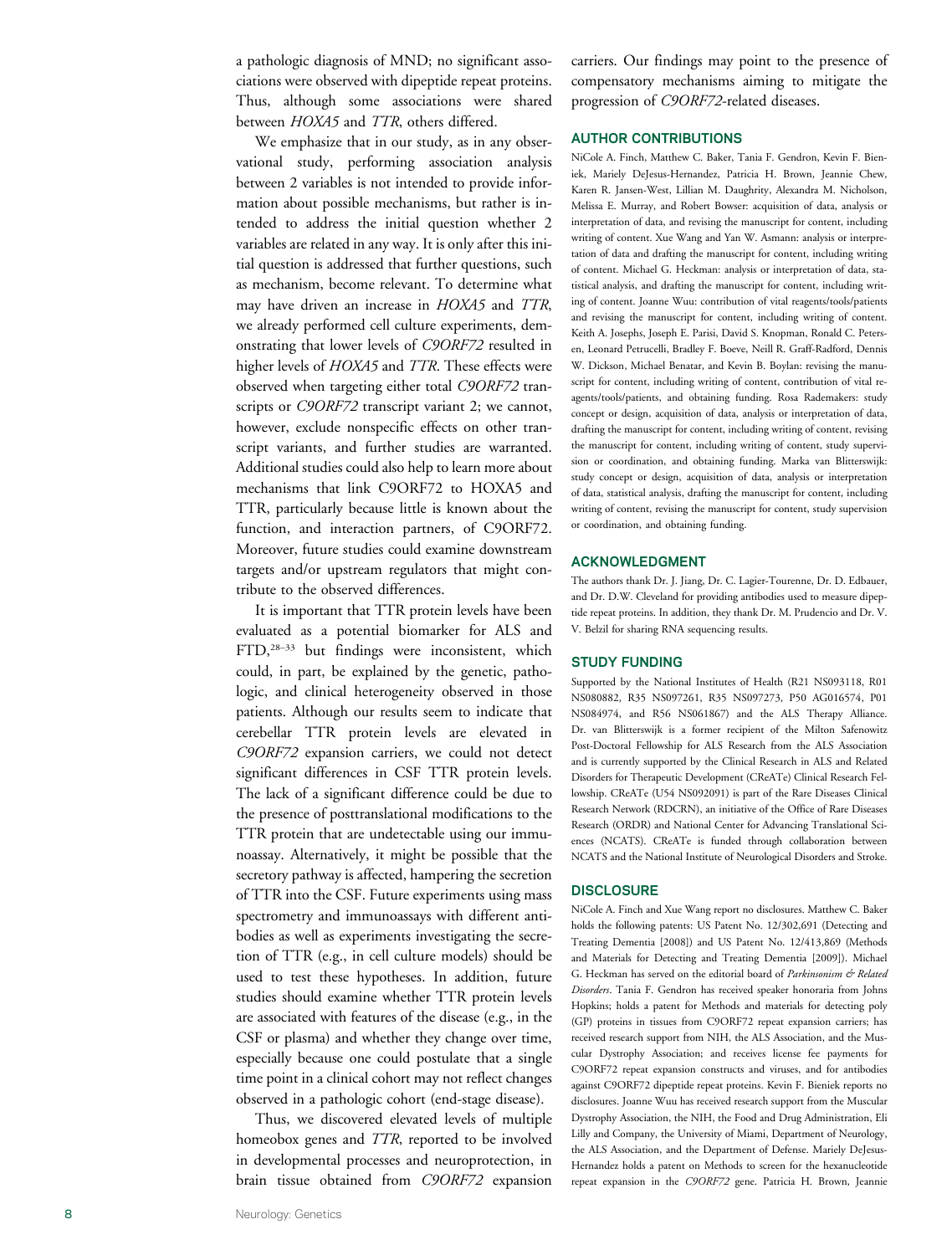Chew, Karen R. Jansen-West, and Lillian M. Daughrity report no disclosures. Alexandra M. Nicholson has received research support from the Association for Frontotemporal Degeneration. Melissa E. Murray has served on the editorial boards of BMC Neurology and Frontiers in Neurology and has been a consultant for Avid Radiopharmaceuticals. Keith A. Josephs receives research support from the NIH, the Dana Foundation, and the Alzheimer's Association; and is an editorial board member for Acta Neuropathologica and Journal of Neuropathology & Experimental Neurology. Joseph E. Parisi has served on the Defense Health Board Health Care Delivery Subcommittee; has received publishing royalties from Oxford University Press; and has received research support from the NIH. David S. Knopman has served on the scientific advisory boards of the Bluefield Project, Lundbeck Pharmaceuticals, and DIAN study DSMB; served on a Data Safety Monitoring Board for Lundbeck Pharmaceuticals and the DIAN study; was an investigator in clinical trials sponsored by Lilly, TauRx, and Biogen Pharmaceuticals; has received travel funding/speaker honoraria from the Alzheimer Conference (Seoul, Korea) and the Behavioral Neurology Conference (Hyderabad, India); has served on the editorial board of Neurology; and has received research support from the NIH. Ronald C. Petersen has served on the scientific advisory boards of Pfizer, Janssen Alzheimer Immunotherapy, Elan Pharmaceuticals, Wyeth Pharmaceuticals, and GE Healthcare; has received publishing royalties from Oxford University Press; has been a consultant for Roche Incorporated, Merck, GeneTech, Biogen, and Eli Lilly; has received research support from the NIH; and has served on the National Advisory Council on Aging. Leonard Petrucelli has received research support from the Mayo Clinic Foundation, the NIH, the ALS Association, Lundbeck, Biogen, Robert Packard Center for ALS Research at Johns Hopkins, Target ALS, the Association for Frontotemporal Degeneration, and the Department of Defense; has received license fee payments from Lundbeck, Biogen, and Denali; has received royalty payments for the licensing of TDP-43 antibody; has served on the scientific advisory boards of SAB, Denali SAB, and Biogen; and serves on the editorial boards of the Journal of Neuroscience, Molecular Neurodegeneration, and PLoS One. Bradley F. Boeve has served as an investigator for clinical trials sponsored by GE Healthcare and FORUM Pharmaceuticals; receives royalties from the publication of a book entitled Behavioral Neurology of Dementia (Cambridge Medicine, 2009); serves on the Scientific Advisory Board of the Tau Consortium; has consulted for Isis Pharmaceuticals and Ionis Pharmaceuticals; and receives research support from the NIH, GE Healthcare, FORUM Pharmaceuticals, C2N Diagnostics, the Little Family Foundation, and the Mangurian Foundation. Neill R. Graff-Radford has served on the editorial board of Alzheimer's Research & Therapy; has received publishing royalties from UpToDate; has consulted for Cytox; and has received research support from TauRx, Lilly, Biogen, Axovant, and the NIH. Yan W. Asmann reports no disclosures relevant to this manuscript. Dennis W. Dickson has served on the editorial boards of Acta Neuropathologica, Brain, Brain Pathology, Neurobiology of Aging, Annals of Neurology, Neuropathology, International Journal of Clinical and Experimental Pathology, and American Journal of Neurodegenerative Disease; has received travel funding and speaker honoraria from Novartis; and has received research support from the NIH, the Society for PSP: Foundation for PSP/CBD and Related Disorders, and the Mangurian Foundation. Michael Benatar has served on the scientific advisory boards of Denali, Ra Pharmaceuticals, Alnylam, and Mitsubishi Tanabe; has served on the editorial board of Journal Watch Neurology; has been consultant for Congressionally Directed Medical Research Program (CDMRP) ALS Research Program Integration Panel; has received research funding from the Muscular Dystrophy Association, the ALS Association, the NIH, the Food and Drug Administration, the Department of Defense, Cytokinetics Inc., Alexion Pharmaceuticals, Kimmelman Estate, Eli Lilly and Company, Neuraltus, and the ALS Recovery Fund; and has had involvement in legal proceedings regarding Morris James LLP. Robert Bowser is a founder of Iron Horse Diagnostics, Inc. (a company focused on biomarkers related to ALS that holds patents on TTR as a biomarker for motor neuron diseases); has served on the scientific advisory boards of Denali Therapeutics and Above & Beyond, LLC; has served on the editorial boards of Scientific Reports, the International Journal of Proteomics, and the American Journal of Neurodegenerative Disease; holds patents for Biomarkers for the diagnosis and prognosis of ALS, Biomarkers to monitor drug treatment of ALS and other

neuromuscular disease patients, and Biomarkers for detecting and treating joint related pain; has been a consultant for Cytonics, Inc. and Merck; has received research support from the NIH, ALS Association, and Target ALS; and holds stock/stock options for Iron Horse Diagnostics, Inc. Kevin B. Boylan receives research support from the NIH, ALS Association, Genentech, Cytokinetics Inc., the Mayo Foundation, Neuraltus Pharmaceuticals, GlaxoSmithKline, Avanir Pharmaceuticals, and Synapse Biomedical. Rosa Rademakers receives research support from the NIH, the ALS Therapy Alliance, the Consortium for Frontotemporal Degeneration Research, the Mayo Clinic Udall Center of Excellence, and the Florida State Alzheimer's Disease Research grant; received honoraria for lectures or educational activities not funded by industry; serves on the medical advisory board of the Association for Frontotemporal Degeneration and on the board of directors of the International Society for Frontotemporal Dementia; and holds patents on Methods to screen for the hexanucleotide repeat expansion in the C9ORF72 gene, and Detecting and treating dementia. Marka van Blitterswijk receives research support from the NIH; is supported by the Clinical Research in ALS and Related Disorders for Therapeutic Development (CReATe) Clinical Research Fellowship; and is a former recipient of the Milton Safenowitz Post-Doctoral Fellowship for ALS research from the ALS Association. Go to [Neurology.org/ng](http://ng.neurology.org/lookup/doi/10.1212/NXG.0000000000000161) for full disclosure forms.

Received December 28, 2016. Accepted in final form April 18, 2017.

### **REFERENCES**

- 1. DeJesus-Hernandez M, Mackenzie IR, Boeve BF, et al. Expanded GGGGCC hexanucleotide repeat in noncoding region of C9ORF72 causes chromosome 9p-linked FTD and ALS. Neuron 2011;72:245–256.
- 2. Renton AE, Majounie E, Waite A, et al. A hexanucleotide repeat expansion in C9ORF72 is the cause of chromosome 9p21-linked ALS-FTD. Neuron 2011;72:257–268.
- 3. Ash PE, Bieniek KF, Gendron TF, et al. Unconventional translation of C9ORF72 GGGGCC expansion Generates Insoluble Polypeptides specific to c9FTD/ALS. Neuron 2013;77:639–646.
- 4. Mori K, Weng SM, Arzberger T, et al. The C9orf72 GGGGCC repeat is translated into aggregating dipeptiderepeat proteins in FTLD/ALS. Science 2013;339:1335–1338.
- 5. Zhang K, Donnelly CJ, Haeusler AR, et al. The C9orf72 repeat expansion disrupts nucleocytoplasmic transport. Nature 2015;525:56–61.
- 6. Jovicic A, Mertens J, Boeynaems S, et al. Modifiers of C9orf72 dipeptide repeat toxicity connect nucleocytoplasmic transport defects to FTD/ALS. Nat Neurosci 2015; 18:1226–1229.
- 7. Freibaum BD, Lu Y, Lopez-Gonzalez R, et al. GGGGCC repeat expansion in C9orf72 compromises nucleocytoplasmic transport. Nature 2015;525:129–133.
- 8. Mizielinska S, Lashley T, Norona FE, et al. C9orf72 frontotemporal lobar degeneration is characterised by frequent neuronal sense and antisense RNA foci. Acta Neuropathol 2013;126:845–857.
- 9. Schludi MH, May S, Grasser FA, et al. Distribution of dipeptide repeat proteins in cellular models and C9orf72 mutation cases suggests link to transcriptional silencing. Acta Neuropathol 2015;130:537–555.
- 10. Gendron TF, van Blitterswijk M, Bieniek KF, et al. Cerebellar c9RAN proteins associate with clinical and neuropathological characteristics of C9ORF72 repeat expansion carriers. Acta Neuropathol 2015;130:559–573.
- 11. van Blitterswijk M, Gendron TF, Baker MC, et al. Novel clinical associations with specific C9ORF72 transcripts in patients with repeat expansions in C9ORF72. Acta Neuropathol 2015;130:863–876.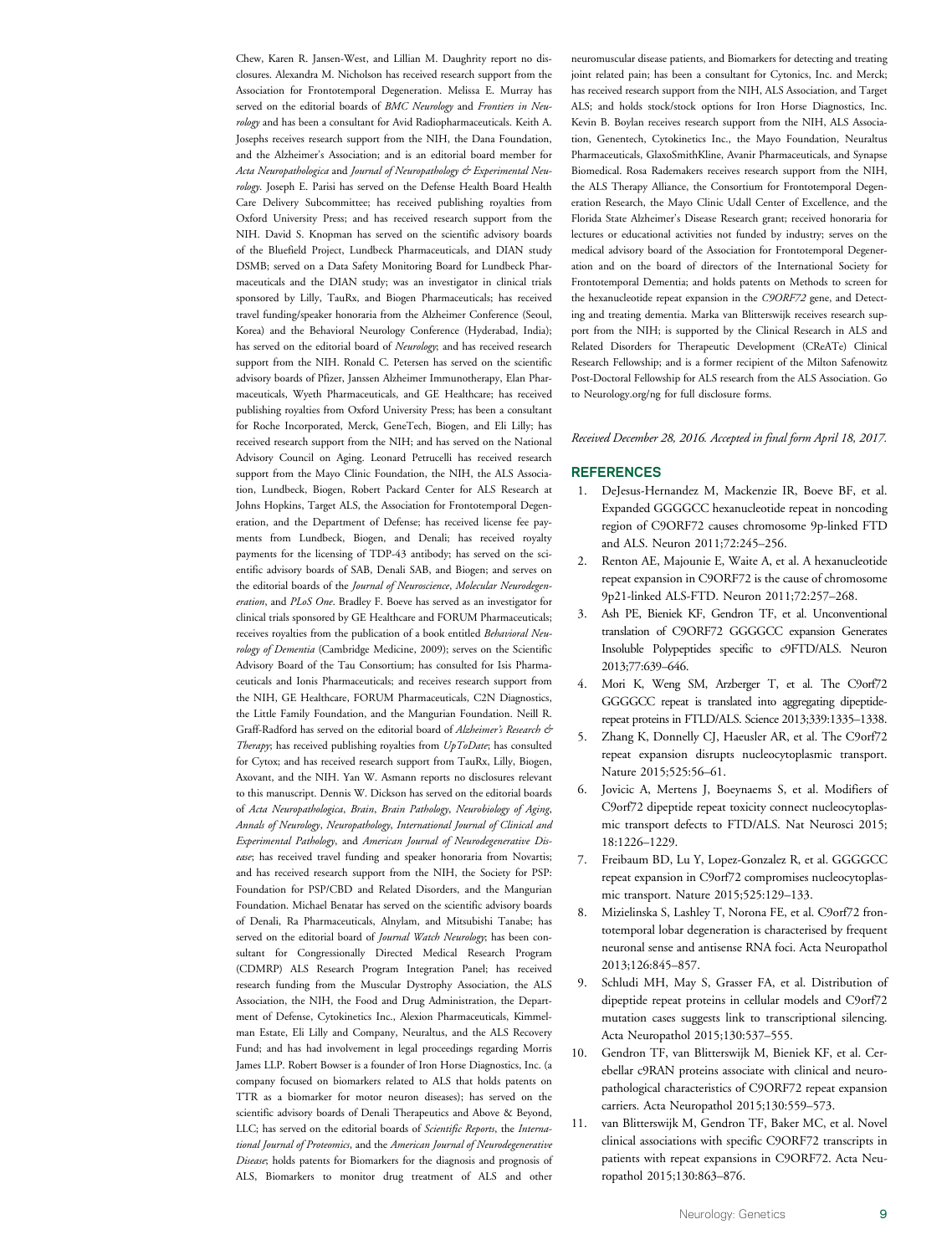- 12. van Blitterswijk M, Dejesus-Hernandez M, Niemantsverdriet E, et al. Association between repeat sizes and clinical and pathological characteristics in carriers of C9ORF72 repeat expansions (Xpansize-72): a cross-sectional cohort study. Lancet Neurol 2013;12:978–988.
- 13. Gendron TF, Bieniek KF, Zhang YJ, et al. Antisense transcripts of the expanded C9ORF72 hexanucleotide repeat form nuclear RNA foci and undergo repeat-associated non-ATG translation in c9FTD/ALS. Acta Neuropathol 2013;126:829–844.
- 14. Philippidou P, Dasen JS. Hox genes: choreographers in neural development, architects of circuit organization. Neuron 2013;80:12–34.
- 15. Santos SD, Lambertsen KL, Clausen BH, et al. CSF transthyretin neuroprotection in a mouse model of brain ischemia. J Neurochem 2010;115:1434–1444.
- 16. Li X, Masliah E, Reixach N, Buxbaum JN. Neuronal production of transthyretin in human and murine Alzheimer's disease: is it protective? J Neurosci 2011;31:12483–12490.
- 17. Li X, Buxbaum JN. Transthyretin and the brain re-visited: is neuronal synthesis of transthyretin protective in Alzheimer's disease? Mol Neurodegener 2011;6:79.
- 18. Li X, Zhang X, Ladiwala AR, et al. Mechanisms of transthyretin inhibition of beta-amyloid aggregation in vitro. J Neurosci 2013;33:19423–19433.
- 19. Fleming CE, Saraiva MJ, Sousa MM. Transthyretin enhances nerve regeneration. J Neurochem 2007;103:831–839.
- 20. Prudencio M, Belzil VV, Batra R, et al. Distinct brain transcriptome profiles in C9orf72-associated and sporadic ALS. Nat Neurosci 2015;18:1175–1182.
- 21. Mori K, Arzberger T, Grasser FA, et al. Bidirectional transcripts of the expanded C9orf72 hexanucleotide repeat are translated into aggregating dipeptide repeat proteins. Acta Neuropathol 2013;126:881–893.
- 22. Zu T, Liu Y, Banez-Coronel M, et al. RAN proteins and RNA foci from antisense transcripts in C9ORF72 ALS and frontotemporal dementia. Proc Natl Acad Sci USA 2013;110:E4968–E4977.
- 23. Mann DM, Rollinson S, Robinson A, et al. Dipeptide repeat proteins are present in the p62 positive inclusions in patients with frontotemporal lobar degeneration and motor neurone disease associated with expansions in C9ORF72. Acta Neuropathol Commun 2013;1:68.
- 24. Mackenzie IR, Arzberger T, Kremmer E, et al. Dipeptide repeat protein pathology in C9ORF72 mutation cases: clinico-pathological correlations. Acta Neuropathol 2013; 126:859–879.
- 25. Plante-Bordeneuve V, Said G. Familial amyloid polyneuropathy. Lancet Neurol 2011;10:1086–1097.
- 26. Fleming CE, Nunes AF, Sousa MM. Transthyretin: more than meets the eye. Prog Neurobiol 2009;89:266–276.
- 27. Cunningham TJ, Duester G. Mechanisms of retinoic acid signalling and its roles in organ and limb development. Nat Rev Mol Cell Biol 2015;16:110–123.
- 28. Ryberg H, An J, Darko S, et al. Discovery and verification of amyotrophic lateral sclerosis biomarkers by proteomics. Muscle Nerve 2010;42:104–111.
- 29. Brettschneider J, Lehmensiek V, Mogel H, et al. Proteome analysis reveals candidate markers of disease progression in amyotrophic lateral sclerosis (ALS). Neurosci Lett 2010; 468:23–27.
- 30. Ranganathan S, Williams E, Ganchev P, et al. Proteomic profiling of cerebrospinal fluid identifies biomarkers for amyotrophic lateral sclerosis. J Neurochem 2005;95: 1461–1471.
- 31. Ruetschi U, Zetterberg H, Podust VN, et al. Identification of CSF biomarkers for frontotemporal dementia using SELDI-TOF. Exp Neurol 2005;196:273–281.
- 32. Hansson SF, Puchades M, Blennow K, Sjogren M, Davidsson P. Validation of a prefractionation method followed by two-dimensional electrophoresis—applied to cerebrospinal fluid proteins from frontotemporal dementia patients. Proteome Sci 2004;2:7.
- 33. Gloeckner SF, Meyne F, Wagner F, et al. Quantitative analysis of transthyretin, tau and amyloid-beta in patients with dementia. J Alzheimers Dis 2008;14:17–25.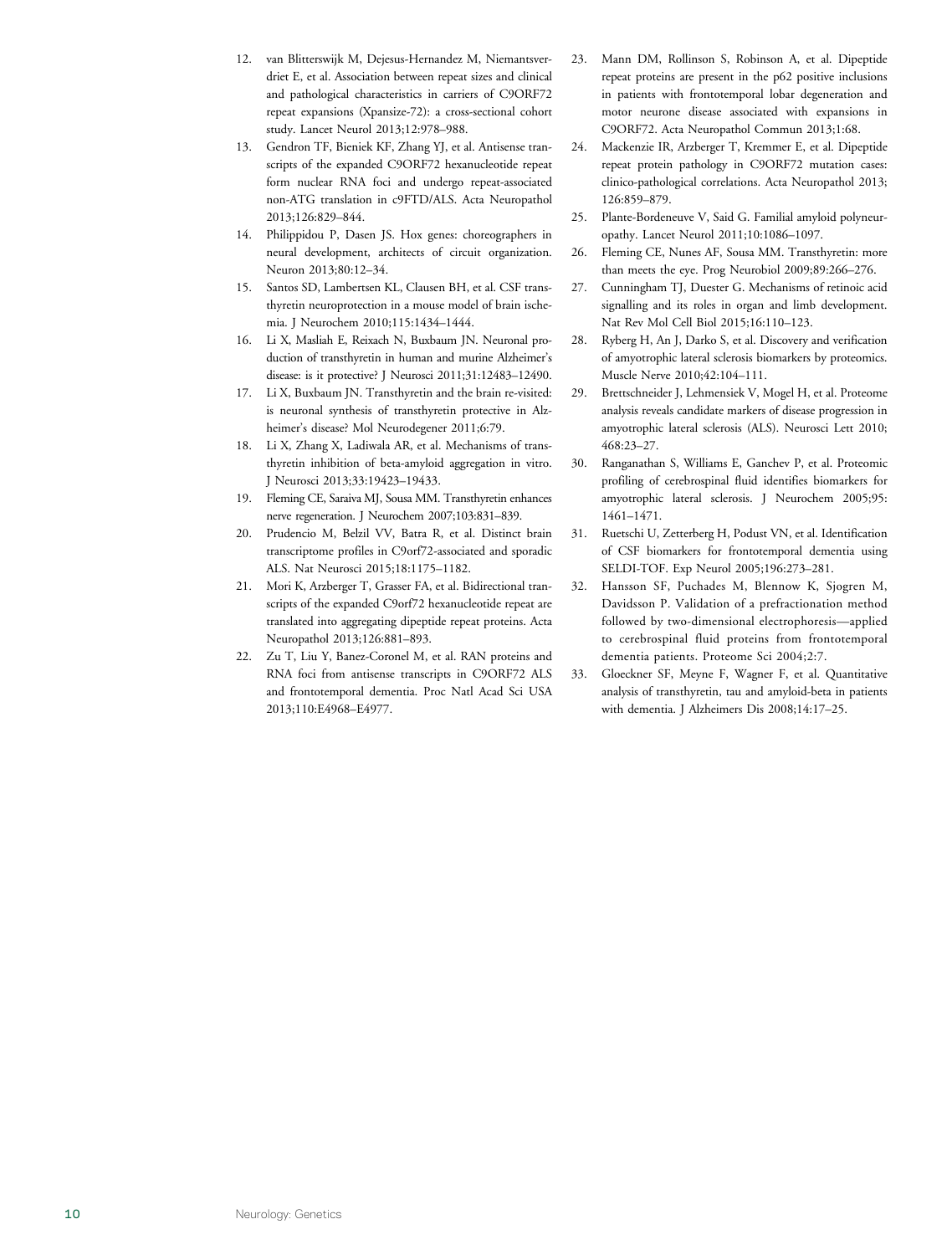# Neurology<sup>®</sup><br>Genetics

DOI 10.1212/NXG.0000000000000161 *Neurol Genet* 2017;3; NiCole A. Finch, Xue Wang, Matthew C. Baker, et al. **carriers Abnormal expression of homeobox genes and transthyretin in** *C9ORF72* **expansion**

**This information is current as of June 7, 2017**

reserved. Online ISSN: 2376-7839. Published by Wolters Kluwer Health, Inc. on behalf of the American Academy of Neurology.. All rights an open-access, online-only, continuous publication journal. Copyright Copyright © 2017 The Author(s). *Neurol Genet* is an official journal of the American Academy of Neurology. Published since April 2015, it is